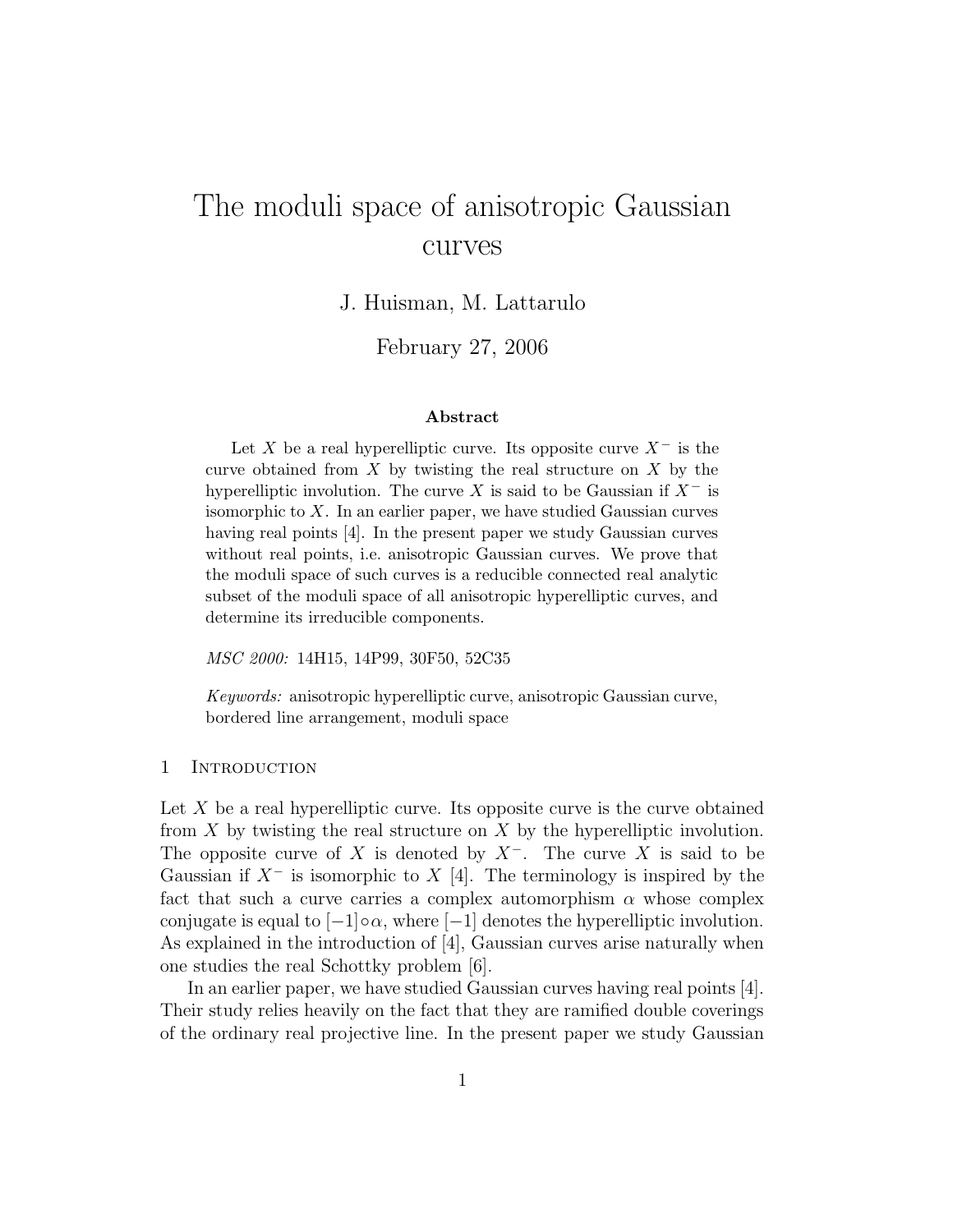curves without real points. Such curves are ramified double coverings of the anisotropic conic given by the equation  $x^2 + y^2 + z^2 = 0$ , in the real projective plane (Lemma 3.1). Their study, therefore, needs entirely different methods.

Now, in another paper, we studied general ramified double coverings of the anisotropic conic, i.e., anisotropic hyperelliptic curves, or anisotropic curves, for short [5]. We developed a method to study anisotropic curves through so-called bordered line arrangements. This method will allow us here to study anisotropic Gaussian curves. More precisely, we will derive a characterization of anisotropic Gaussian curves in terms of bordered line arrangements (Theorem 3.2). This characterization leads to a parametrization of the moduli space of anisotropic Gaussian curves by a space of bordered line arrangements.

More explicitly, we obtain the following result. Denote by  $\mathcal{G}_g$  the moduli space of anisotropic Gaussian curves of genus g, where g is a natural integer  $\geq$ 2. Denote by  $\mathcal{H}_g$  the moduli space of all anisotropic curves of genus g. Recall that  $\mathcal{H}_g$  has a natural structure of a semianalytic variety [4]. The variety  $\mathcal{H}_g$ is connected irreducible and of dimension  $2g - 1$ .

**Theorem 1.1.** Let g be a natural integer satisfying  $g \geq 2$ . The subset  $\mathcal{G}_g$ of  $\mathcal{H}_q$  is a connected real analytic subset of the semianalytic variety  $\mathcal{H}_g$ . Furthermore, the following statements hold.

- 1. If  $g + 1$  is a power of 2 then the number of irreducible components of  $\mathcal{G}_g$  is equal to  $\frac{1}{2}(g+1)$ . Moreover, the dimension of each irreducible component is equal to  $q-1$ .
- 2. If g is odd and  $g + 1$  is not a power of 2 then the number of irreducible components of  $\mathcal{G}_g$  is equal to  $\frac{1}{2}(g+1)+\frac{1}{2}$  $\frac{1}{2}(h+1)$ , where h is the greatest odd divisor of  $g + 1$ . Moreover, the dimension of each irreducible component is either equal to  $q-1$  or to  $h-1$ .
- 3. If g is even then  $\mathcal{G}_g$  is empty.

In fact, we have a much more precise statement (Theorem 6.3), but since it is rather technical, we postpone it to Section 6.

The paper is organized as follows. After recalling some facts about anisotropic curves and bordered line arrangements, we give a characterization of Gaussian curves, in Sections 2 and 3. Sections 4 and 5 constitute the core of the paper. There, we study the moduli space of bordered line arrangements associated to anisotropic Gaussian curves. In Section 6 we derive our main results on anisotropic Gaussian curves. Finally, in Section 7, we apply our results, and describe all Gaussian anisotropic curves of genus 3.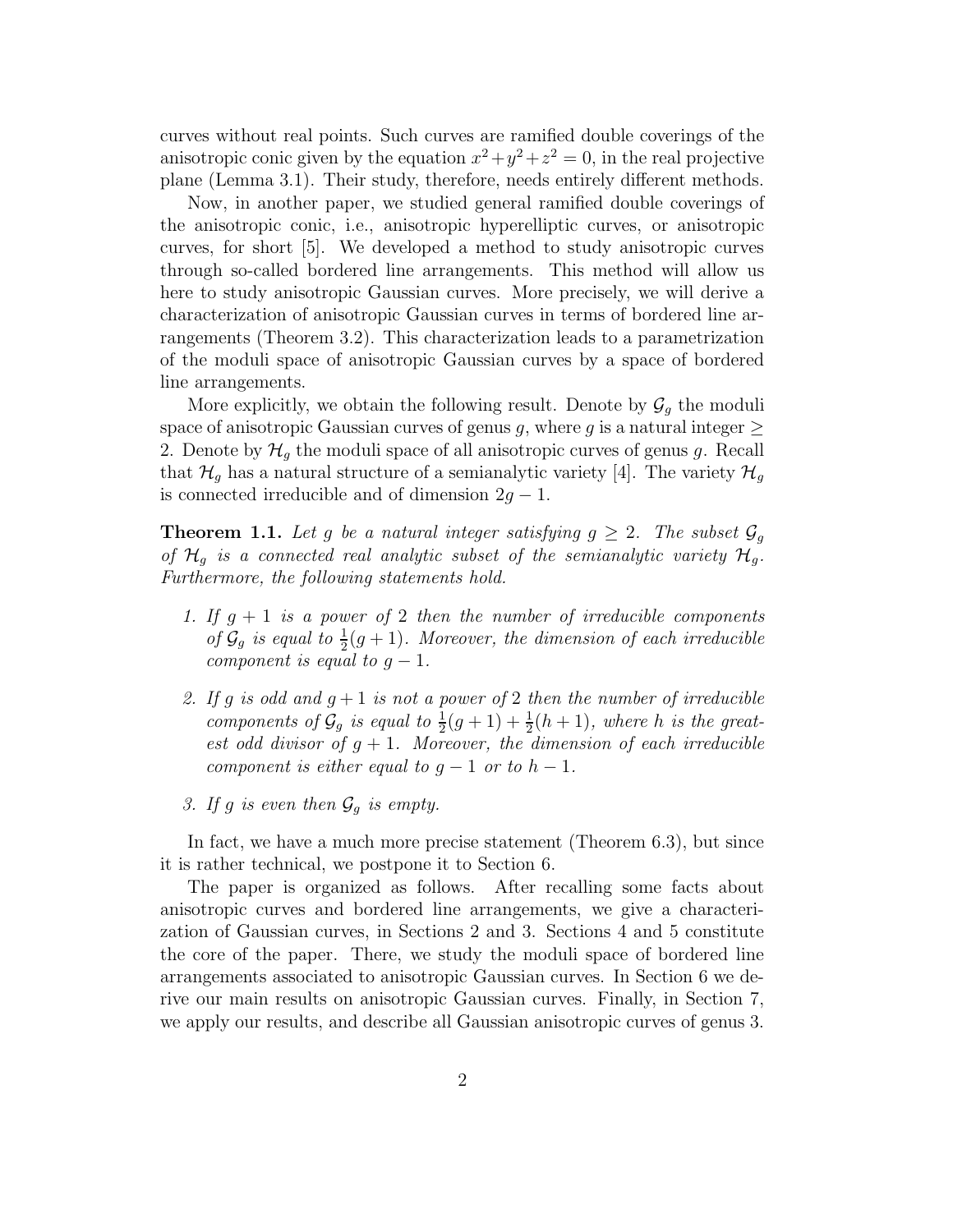## 2 Anisotropic real curves

A smooth projective real algebraic curve X of genus  $q > 2$  is said to be hyperelliptic if the image of the canonical morphism  $k: X \to \mathbb{P}^{g-1}$  is a rational curve. Now, there are, up to isomorphism, exactly 2 rational curves: the real projective line  $\mathbb{P}^1$  and the anisotropic conic  $\mathbb{S}^1$ . The latter curve is the real algebraic curve defined by the equation  $x^2 + y^2 + z^2 = 0$  in  $\mathbb{P}^2$ . A real hyperelliptic curve X is said to be *isotropic* if  $k(X)$  is isomorphic to  $\mathbb{P}^1$ , and anisotropic if  $k(X)$  is isomorphic to  $\mathbb{S}^1$ . It is clear that an anisotropic curve has no real points, and well known that such a curve has odd genus [3, Proposition 6.1].

In order to study anisotropic curves, it is useful to have at one's disposal the notion of bordered line arrangements. A real line arrangement is a reduced real algebraic curve in  $\mathbb{P}^2$  all of whose irreducible components are real projective lines. More explicitly, a real line arrangement in  $\mathbb{P}^2$  is the union of finitely many distinct real projective lines in  $\mathbb{P}^2$ . A bordered line arrangement is a pair  $(A, O)$ , where A is a real line arrangement and O is a closed subset of  $\mathbb{P}^2(\mathbb{R})$  whose boundary  $\partial O$  is equal to  $A(\mathbb{R})$ . The *degree* of a bordered line arrangement  $(A, O)$  is the degree of A, i.e. the number of lines that A contains. It is not difficult to see that the degree of a bordered line arrangement is even [5, Proposition 5.1].

 $\prod_{i=1}^d L_i$ , where  $L_1, \ldots, L_d$  are real linear forms in  $x, y, z$  and  $L_i$  is not a Let p be a nonzero homogeneous real polynomial in  $x, y, z$  such that  $p =$ multiple of  $L_j$ , whenever  $i \neq j$ . If d is even then p defines a bordered line arrangement of degree d. Indeed, let A be the vanishing set of  $p$  and let  $O$ be the set of real points of  $\mathbb{P}^2$  where p is nonnegative. Since d is even, the latter subset is a well-defined subset of  $\mathbb{P}^2(\mathbb{R})$ . It is clear that  $(A, O)$  is a bordered line arrangement. In fact, it is not hard to see that each bordered line arrangement arises in this way. Moreover, two polynomials  $p$  and  $q$  as above define the same bordered line arrangement if and only if there is a positive real number  $\lambda$  such that  $p = \lambda q$ .

It will be convenient to have a notation for the set of the homogeneous polynomials p as above. Let  $\mathbb{R}[x, y, z]_d^1$  denote the set of all nonzero homogeneous real polynomials p of degree d in  $x, y, z$  such that  $p = \prod_{i=1}^{d} L_i$ , where  $L_1, \ldots, L_d$  are real linear forms in  $x, y, z$ , and  $L_i$  is not a multiple of  $L_j$ , whenever  $i \neq j$ .

Let g be an odd natural integer  $\geq$  2. A homogeneous polynomial  $p \in$  $\mathbb{R}[x, y, z]_{g+1}^1$  not only defines a bordered line arrangement, but also an anisotropic curve. Indeed, let X be the normalization of the curve in  $\mathbb{P}^3$  defined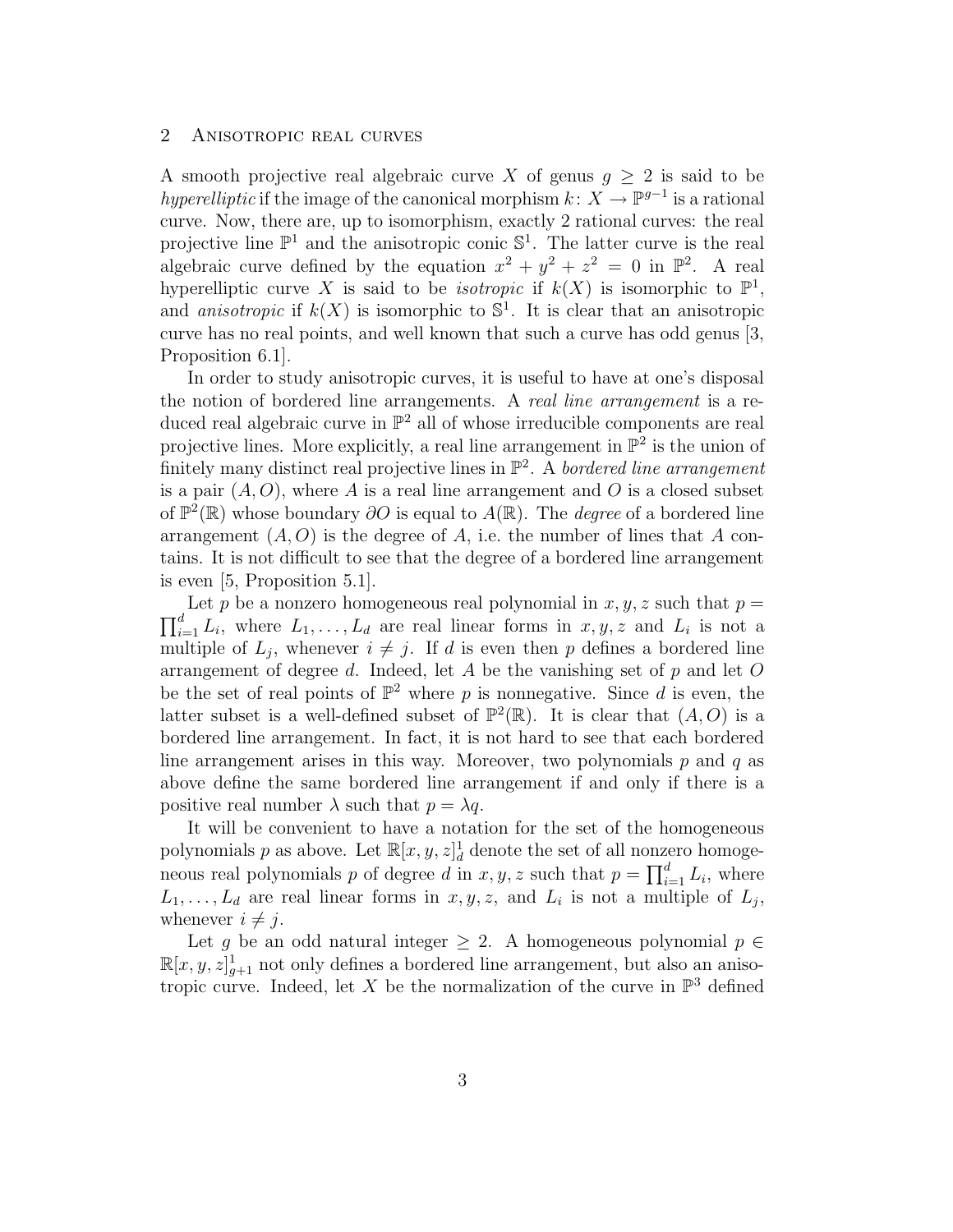by the equations

$$
x^2 + y^2 + z^2 = 0
$$
 and  $w^2 z^{d-2} = p(x, y, z)$ .

Then X is an anisotropic curve of genus  $g$  [3, Proposition 6.2]. In fact, for any anisotropic curve X of genus q there is a homogeneous polynomial  $p \in$  $\mathbb{R}[x, y, z]_{g+1}^1$  such that the anisotropic curve associated to p is isomorphic to X. Moreover, two homogeneous polynomials  $p, q \in \mathbb{R}[x, y, z]_{g+1}^1$  give rise to isomorphic anisotropic curves if and only if there are  $\beta \in SO_3(\mathbb{R})$  and  $\lambda \in \mathbb{R}^+$  such that  $\beta^* p = \lambda q$  [5, Corollary 7.3]. Here  $\beta^* p$  denotes the natural action of the special orthogonal group  $\text{SO}_3(\mathbb{R})$  on  $\mathbb{R}[x, y, z]_{g+1}^1$ .

Now, if we put the two constructions together, one has a map from the set of bordered line arrangements into the set of isomorphism classes of anisotropic curves. Indeed, let  $(A, O)$  be a bordered line arrangement of degree  $g + 1$ . Then, there is a  $p \in \mathbb{R}[x, y, z]_{g+1}^1$  such that A is the vanishing set of p, and O is the set of real points of  $\mathbb{P}^2$  on which p is nonnegative. The anisotropic curve X associated to  $(A, O)$  is the anisotropic curve X associated to  $p$  above. By what has been said above, any anisotropic curve is isomorphic to a curve associated to a bordered line arrangement.

Recall that an *isometry* of  $\mathbb{P}^2$  is an element of the projective special orthogonal group  $PSO_3(\mathbb{R})$ , which is the image, in  $PGL_3(\mathbb{R})$ , of the special orthogonal group  $SO_3(\mathbb{R})$ . The group  $PSO_3(\mathbb{R})$  acts on the set of bordered line arrangement if one defines  $\beta \cdot (A, O) = (\beta(A), \beta(O)).$ 

The following statement has been proved in [5, Corollary 7.2], and will be useful in the sequel of the paper.

**Theorem 2.1.** Let  $(A, O)$  and  $(A', O')$ , be bordered line arrangements in  $\mathbb{P}^2$ . Let X and X' be the anisotropic curves associated to  $(A, O)$  and  $(A', O')$ , respectively. Then the following conditions are equivalent.

- 1. The anisotropic curves  $X$  and  $X'$  are isomorphic.
- 2. There is  $a \beta \in \text{PSO}_3(\mathbb{R})$  such that  $\beta \cdot (A, O) = (A', O').$

## □

## 3 Anisotropic Gaussian curves

Let X be a real hyperelliptic curve. Let  $[-1]$  be the hyperelliptic involution on X. Let  $G = \{1, \sigma\}$  be the Galois group Gal( $\mathbb{C}/\mathbb{R}$ ), acting naturally on the complexification  $X_{\mathbb{C}} = X \times_{\mathbb{R}} \mathbb{C}$  of X. Let  $\mathrm{Aut}_{\mathbb{R}}(X_{\mathbb{C}})$  be the group of  $\mathbb{R}$ automorphism of the scheme  $X_{\mathbb{C}}$ . Then, the action of G induces a morphism of groups  $\varphi: G \to \text{Aut}_{\mathbb{R}}(X_{\mathbb{C}}).$ 

One can twist the  $\varphi$ -action of G on  $X_{\mathbb{C}}$  by defining a morphism  $\psi: G \to$  $\text{Aut}_{\mathbb{R}}(X_{\mathbb{C}})$  by  $\psi(\sigma) = [-1] \circ \varphi(\sigma)$ . The morphism  $\psi$  defines another action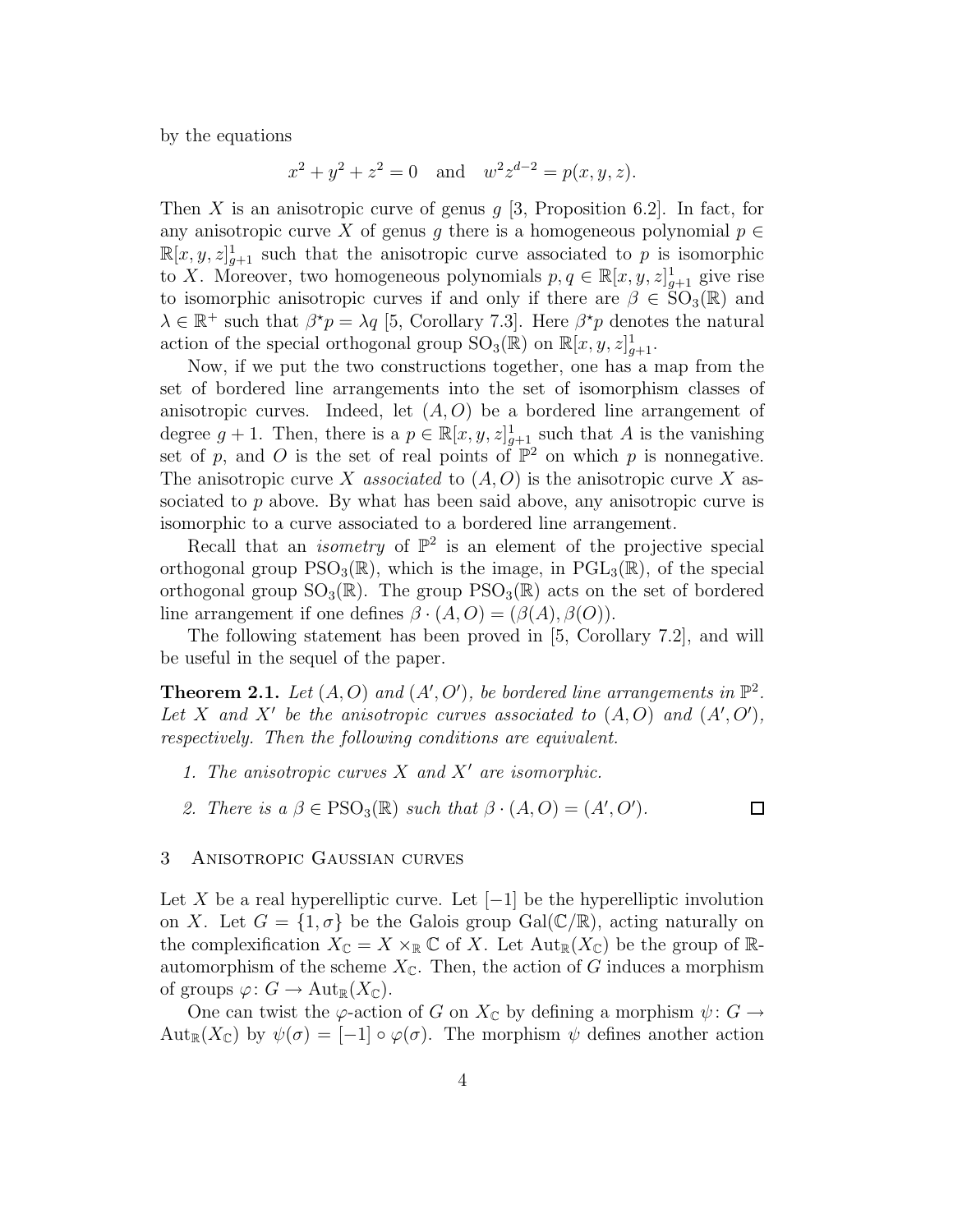of G on  $X_{\mathbb{C}}$ . The quotient of  $X_{\mathbb{C}}$  by the  $\psi$ -action of G is a real algebraic curve  $X^-$ , which is said to be obtained from X by *twisting* the real structure. The curve  $X^-$  is called the *opposite* curve of X.

The real curves X and  $X^-$  are not isomorphic, in general. When they are isomorphic, X is said to be a Gaussian curve.

**Lemma 3.1.** Let  $X$  be a Gaussian curve without real points. Then,  $X$  is an anisotropic curve. In particular, the genus of  $X$  is an odd natural integer.

*Proof.* Let X be a Gaussian curve without real points. In order to show that  $X$  is anisotropic, suppose, to the contrary, that  $X$  is isotropic. Then the image  $k(X)$  of the canonical morphism  $k: X \to \mathbb{P}^{g-1}$  is isomorphic to the real projective line  $\mathbb{P}^1$ . Identify  $k(X)$  with  $\mathbb{P}^1$ , and consider k as a morphism from X into  $\mathbb{P}^1$ . Since k is a morphism of degree 2, there is a real polynomial  $p \in \mathbb{R}[x]$  such that X is the smooth projective model of the affine plane curve defined by the equation  $y^2 = p(x)$ . Since X has no real points, the polynomial p is strictly negative on R. The curve  $X^-$  obtained by twisting the real structure on  $X$ , as defined above, is the smooth projective model of the affine plane curve defined by the equation  $y^2 = -p(x)$ . In particular,  $X^$ does have real points. Hence,  $X^-$  is not isomorphic to X. Contradiction, since X is Gaussian. It follows that X is anisotropic. In particular, the genus of X is an odd integer [3, Proposition 6.1].  $\Box$ 

For the statement of the main result of this section, we need to introduce some further terminology. Let  $(A, O)$  be a bordered line arrangement. The *opposite* bordered line arrangement is  $(A, O^-)$ , where  $O^-$  is the closure of the complement  $\mathbb{P}^2(\mathbb{R}) \setminus O$  of O in  $\mathbb{P}^2(\mathbb{R})$ . Let X be the anisotropic curve associated to  $(A, O)$ . It follows from the definition of the anisotropic curve associated to a bordered line arrangement (see Section 2), that the anisotropic curve associated to the opposite bordered line arrangement  $(A, O^-)$  is the opposite curve  $X<sup>−</sup>$ .

Let  $\beta \in \text{PSO}_3(\mathbb{R})$  be a nontrivial isometry. The *center* of  $\beta$  is the unique point  $C_{\beta} \in \mathbb{P}^2(\mathbb{R})$  that is fixed by  $\beta$  and that is not contained in any line of fixed points of  $\beta$ . The *line at infinity* of  $\beta$  is the unique real projective line  $L_{\beta}$  of  $\mathbb{P}^2$  which is stable under the action of  $\beta$  and which does not pass through  $C_\beta$ .

More explicitly, there is an orthonormal basis  $v_1, v_2, v_3$  of  $\mathbb{R}^3$  with respect to which the matrix of  $\beta$  is equal to

$$
\begin{pmatrix}\n\cos(\theta) & -\sin(\theta) & 0 \\
\sin(\theta) & \cos(\theta) & 0 \\
0 & 0 & 1\n\end{pmatrix},
$$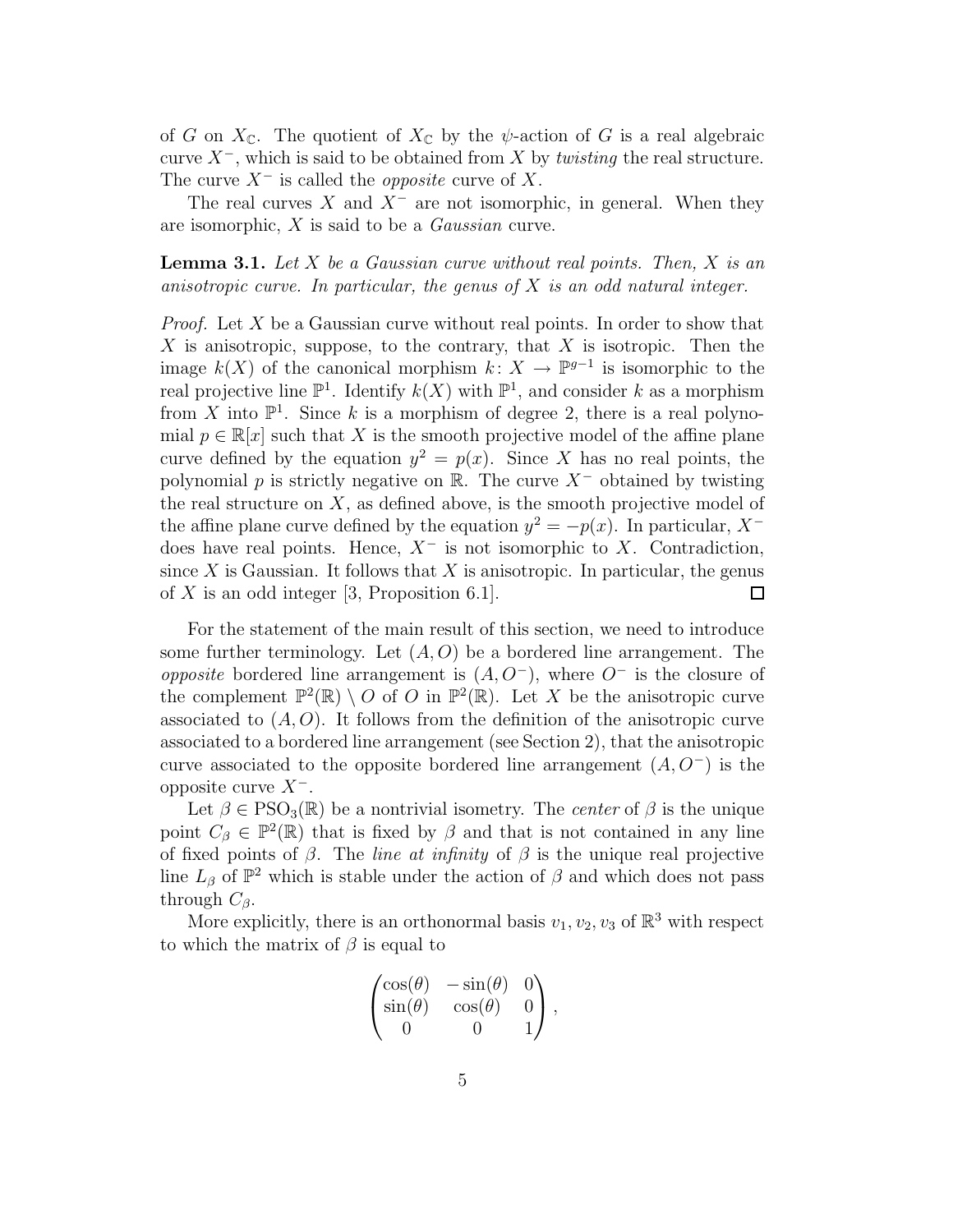for some real number  $\theta$ . Then, the center  $C_{\beta}$  of  $\beta$  is the point  $[v_3]$  of  $\mathbb{P}^2(\mathbb{R})$ . The line at infinity  $L_{\beta}$  of  $\beta$  is the real projective line in  $\mathbb{P}^2$  passing through  $[v_1]$  and  $[v_2]$ .

Note that  $\beta$  is necessarily of finite order in PSO<sub>3</sub>( $\mathbb{R}$ ) if there is a line arrangement A of degree  $\geq 2$  such that  $\beta(A) = A$ . We will use this fact tacitly throughout the rest of the paper.

**Theorem 3.2.** Let g be an odd integer  $\geq 2$ . Let  $(A, O)$  be a bordered line arrangement of degree  $q+1$ , and let X be the associated anisotropic curve of genus g. Then the following conditions are equivalent.

- 1. X is a Gaussian curve.
- 2. There is an  $\alpha \in \text{Aut}(X_{\mathbb{C}})$  such that  $\overline{\alpha} = [-1] \circ \alpha$ , where  $\overline{\alpha}$  is the complex conjugate automorphism of  $\alpha$ , and  $[-1]$  is the hyperelliptic involution on the complexification  $X_{\mathbb{C}}$  of X.
- 3. There is  $a \beta \in \text{PSO}_3(\mathbb{R})$  such that
	- (a)  $\beta(A) = A$ , and

(b) 
$$
\beta(O) = O^-
$$
.

- 4. There is a  $\beta \in \text{PSO}_3(\mathbb{R})$  such that
	- (a)  $\beta(A) = A$ ,
	- (b) n divides  $2\ell$ , where n is the order of  $\beta$  and  $\ell$  is the number of lines of A through  $C_\beta$ , and
	- (c)  $\frac{2\ell}{n}$  is odd.
- 5. There is  $a \beta \in \text{PSO}_3(\mathbb{R})$  such that
	- (a)  $\beta(A) = A$ ,
	- (b) the order n of  $\beta$  is even, and
	- (c) either  $L_{\beta}$  is a line of A, or n does not divide  $g + 1$ .

*Proof.*  $1 \Leftrightarrow 2$ : This has already been shown for isotropic Gaussian curves [4]. The proof for anisotropic Gaussian curve is similar.

 $1 \Leftrightarrow 3$ : Since X is associated to the bordered line arrangement  $(A, O)$ , the curve  $X^-$  is associated to the bordered line arrangement  $(A, O^-)$ , as observed above. By Theorem 2.1, X is Gaussian if and only if there is  $\beta \in \text{PSO}_3(\mathbb{R})$ such that  $\beta(A) = A$  and  $\beta(O) = O^{-}$ .

 $3 \Leftrightarrow 4$ : Suppose that there is a  $\beta \in \text{PSO}_3(\mathbb{R})$  such that  $\beta(A) = A$ . We have to show that  $\beta(O) = O^-$  if and only if n divides 2 $\ell$  with odd quotient.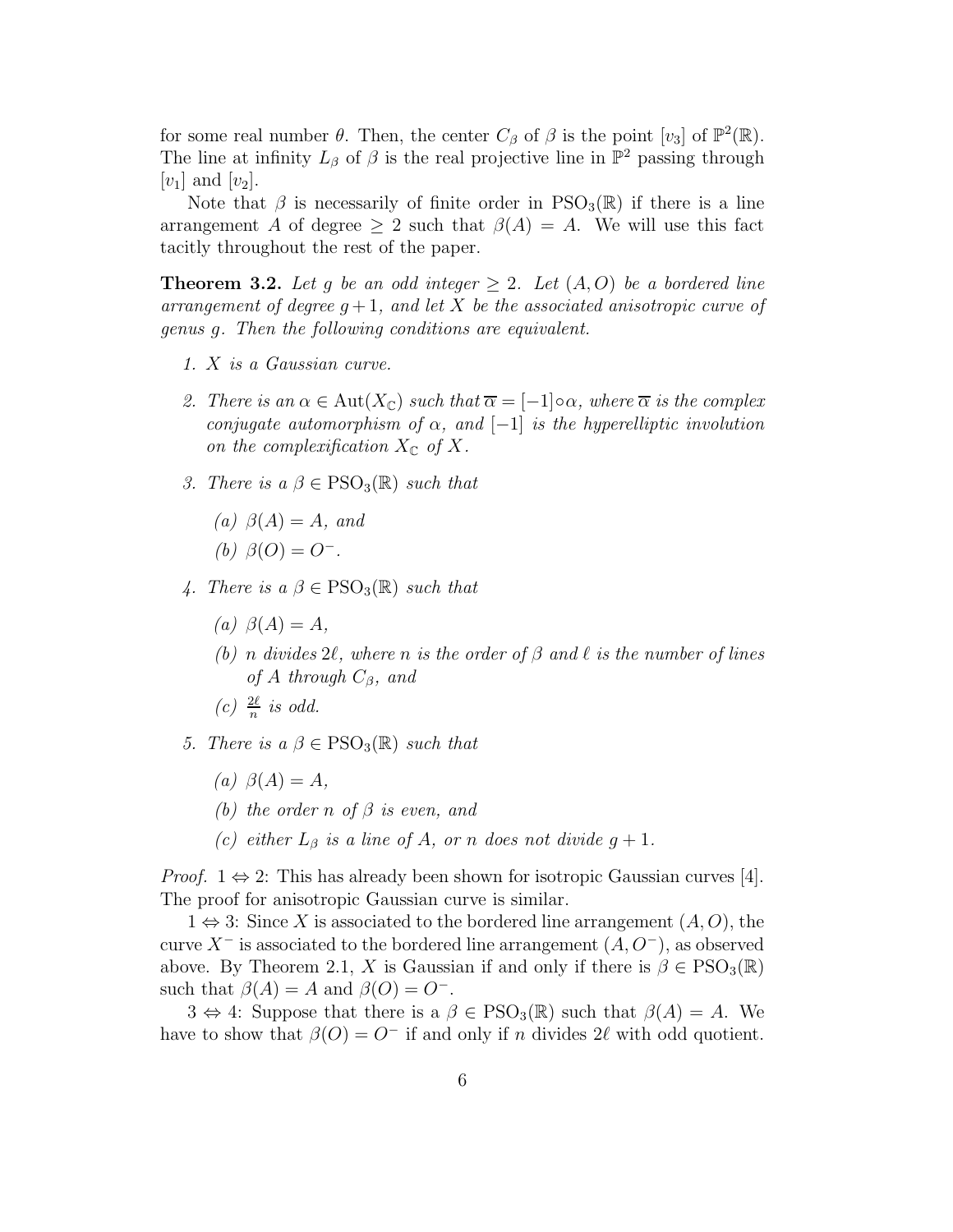Since  $SO_3(\mathbb{R}) = PSO_3(\mathbb{R})$ , we consider  $\beta$  as an element of  $SO_3(\mathbb{R})$ , whenever it is convenient. Let  $p \in \mathbb{R}[x, y, z]_{g+1}^1$  be such that A is equal to the vanishing set of p and such that O is the set of real points of  $\mathbb{P}^2$  where p is nonnegative. It is clear that  $\beta(O) = O^-$  if and only if  $\beta^* p = -p$ .

Observe that the order n of  $\beta$  is even, if  $\beta(O) = O^-$ , or if n divides  $2\ell$ with odd quotient. Since we want to show the equivalence of the last two conditions, we may as well suppose that n is even. Observe also that  $\beta^{n/2}$  acts trivially on the set of real projective lines through  $C_\beta$ , and that an orbit of a real projective line through  $C_\beta$  under the action of the subgroup generated by β contains exactly  $n/2$  elements. It follows that  $n/2$  divides  $\ell$ , i.e., n divides  $2\ell$ .

Since the number of lines of A passing through  $C_\beta$  is equal to  $\ell$ , there are nonzero real linear forms  $L_1, \ldots, L_\ell$  in  $x, y, z$  such that

$$
p = p' \cdot \prod_{i=1}^{\ell} L_i,
$$

where  $p' \in \mathbb{R}[x, y, z]_{g+1-\ell}^1$  does not vanish at  $C_\beta$ . Since  $\beta(A) = A$ , one may assume, after renumbering if necessary, that

$$
\prod_{i=1}^{\ell} L_i = \prod_{i=1}^{\ell/(n/2)} \left( \prod_{j=0}^{n/2-1} (\beta^j)^{\star} L_i \right)
$$

It is clear that  $\beta^* p' = p'$ . Since  $(\beta^{n/2})^* L_i = -L_i$ , it follows that  $\beta^* p = -p$ if and only if  $\ell/(n/2)$  is odd. This proves that  $\beta(O) = O^-$  if and only if n divides  $2\ell$  with odd quotient.

 $4 \Leftrightarrow 5$ : Let  $\beta \in \text{PSO}_3(\mathbb{R})$  such that  $\beta(A) = A$ . Let n be the order of  $\beta$ . Since both conditions 4 and 5 imply that *n* is even, we may assume that n is even. The action of the subgroup  $\langle \beta \rangle$  generated by  $\beta$  on the set of real projective lines in  $\mathbb{P}^2$  has 3 types of orbits: the orbit  $\{L_\beta\}$  of  $L_\beta$ , the orbit of a line through  $C_\beta$  and the orbit of a line different from the preceding ones. The latter orbit has cardinality n. The orbit of a line through  $C_\beta$ has cardinality  $\frac{n}{2}$  $\frac{n}{2}$ . When one restricts the action of  $\langle \beta \rangle$  to the set of lines contained in A, one gets the orbit formula

$$
g + 1 = \varepsilon + k\frac{n}{2} + mn,
$$

where k is the number of orbits contained in A of lines through  $C_\beta$ , m is the number of orbits contained in A of lines different from  $L_\beta$  and not passing through  $C_\beta$ , and  $\varepsilon = 1$  or 0 according to whether or not  $L_\beta$  belongs to A.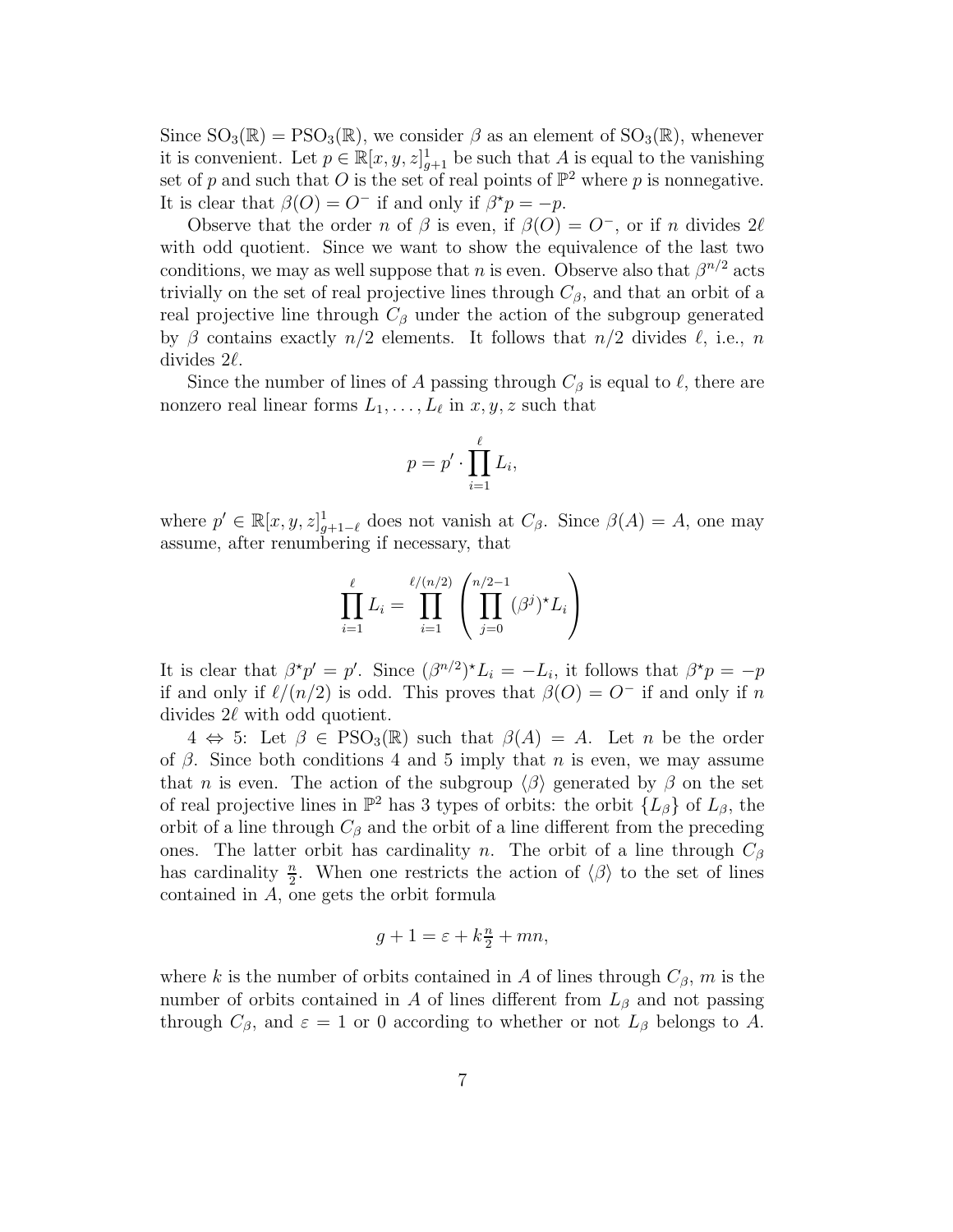Since the number of lines of A through  $C_\beta$  is equal to  $\ell$ , one has  $\ell = k\frac{n}{2}$  $\frac{n}{2}$ . In particular, *n* divides  $2\ell$ .

In order to show the equivalence between 4 and 5, we need to show that  $k = 2\ell/n$  is odd if and only if  $\varepsilon = 1$  or n does not divide  $q + 1$ . If k is odd then n does not divide  $g + 1 - \varepsilon$ , as follows from the above equation. Hence,  $\varepsilon = 1$  or n does not divide  $g + 1$ . Conversely, if  $\varepsilon = 1$  or n does not divide  $g + 1$ , then *n* does not divide  $g + 1 - \varepsilon$ , since *n* is even and *g* is odd.<br>It follows from the above equation that *k* is odd. It follows from the above equation that  $k$  is odd.

Remark 3.3. Condition 2 has been added for completeness. It is the condition that suggested the terminology "Gaussian curve" in [4].

As a corollary of Theorem 3.2, one gets that a Gaussian anisotropic curve is determined, up to isomorphism, by the associated line arrangement A, or equivalently, by the ramification locus in  $\mathbb{S}^1$  of the associated ramified double covering of  $\mathbb{S}^1$ .

Corollary 3.4. Let  $(A, O)$  and  $(A', O')$  be bordered line arrangements of degree  $\geq 3$ . Let X and X' be the anisotropic curves associated to  $(A, O)$  and  $(A', O')$ , respectively. Let B and B' be the ramification loci in  $\mathbb{S}^1$  of the double coverings  $X \to \mathbb{S}^1$  and  $X' \to \mathbb{S}^1$ , respectively. If X is Gaussian then the following conditions are equivalent.

- 1. The curves  $X$  and  $X'$  are isomorphic.
- 2. There is  $a \beta \in \text{Aut}(\mathbb{S}^1)$  such that  $\beta(B) = B'$ .
- 3. There is  $a \beta \in \text{PSO}_3(\mathbb{R})$  such that  $\beta(A) = A'$ .

*Proof.*  $1 \Rightarrow 2$ : Let  $f: X \rightarrow X'$  be an isomorphism. Then, f induces an automorphism  $\beta$  of  $\mathbb{S}^1$  such that  $\beta(B) = B'$ .

 $2 \Rightarrow 3$ : Let  $\beta$  be an automorphism of  $\mathbb{S}^1$  such that  $\beta(B) = B'$ . Since  $\mathbb{S}^1$ is a rational normal curve in  $\mathbb{P}^2$ , the automorphism group of  $\mathbb{S}^1$  is equal to PSO<sub>3</sub>( $\mathbb{R}$ ). It follows that  $\beta \in \text{PSO}_3(\mathbb{R})$ , and that  $\beta(A) = A'$ .

 $3 \Rightarrow 1$ : Let  $\beta \in \text{PSO}_3(\mathbb{R})$  such that  $\beta(A) = A'$ . One has either  $\beta(O) =$ O' or  $\beta(O^-) = O'$ . If  $\beta(O) = O'$  then X and X' are isomorphic by Theorem 2.1. If  $\beta(O^-) = O'$  then there is a  $\gamma \in \text{PSO}_3(\mathbb{R})$  such that  $\gamma(A) = A$  and  $\gamma(O) = O^-$ , by Theorem 3.2. It follows that  $\beta \circ \gamma(A) = A$  and  $\beta \circ \gamma(O) = O'$ . One concludes again by Theorem 2.1 that  $X$  and  $X'$  are isomorphic.

# 4 The space of Gaussian bordered line arrangements

Let d be a natural integer. Let  $\tilde{\mathcal{A}}_d$  denote the set of bordered line arrangements of degree d. The elements of  $\tilde{\mathcal{A}}_d$  are pairs  $(A, O)$ , where A is a real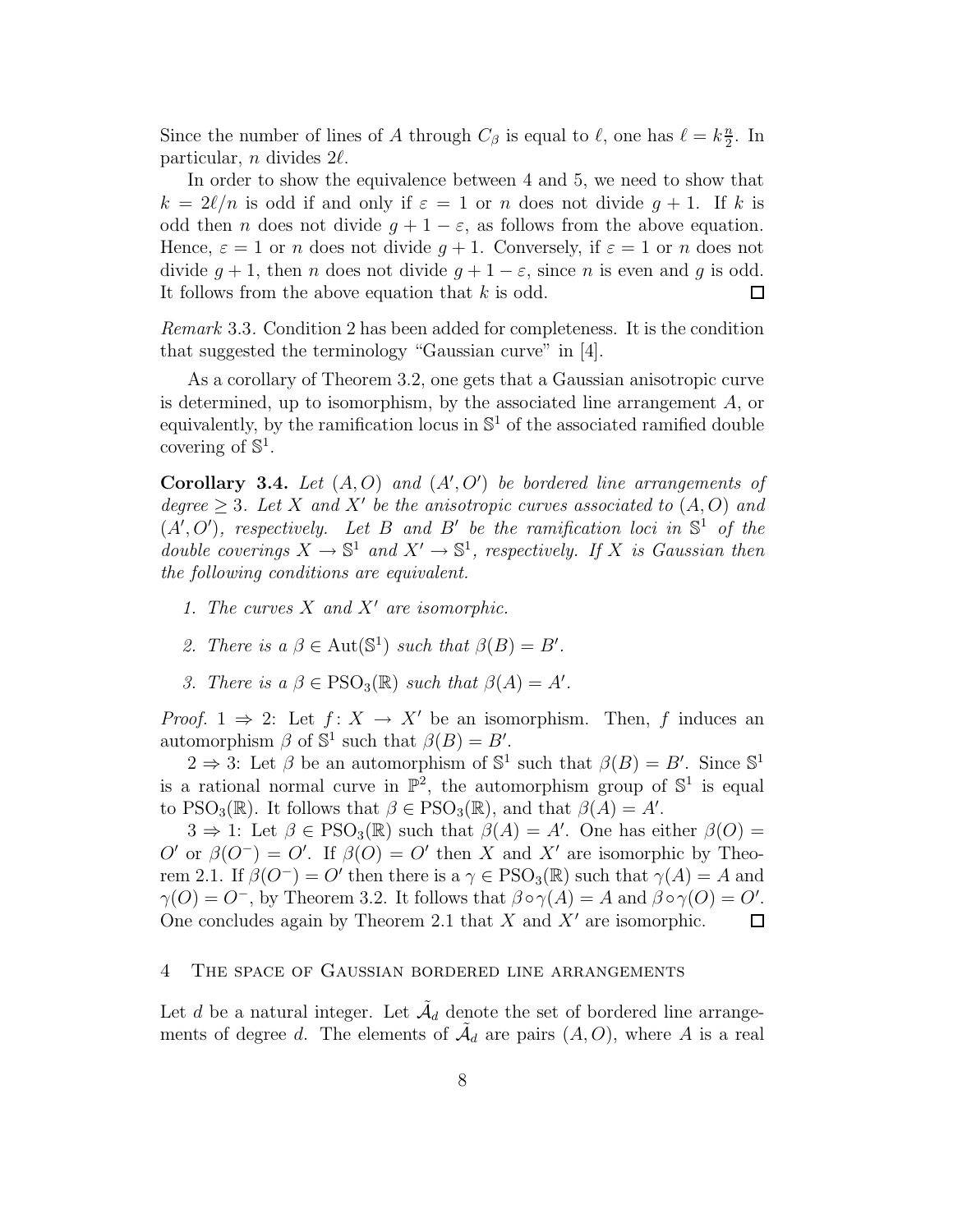line arrangement in  $\mathbb{P}^2$ , and O is a closed subset of  $\mathbb{P}^2(\mathbb{R})$  whose boundary is equal to  $A(\mathbb{R})$ . Recall from [5] that  $\tilde{\mathcal{A}}_d$  is nonempty if and only if d is even and nonzero. Moreover, if d is even and nonzero then  $\tilde{\mathcal{A}}_d$  is a connected real analytic manifold of dimension 2d.

Let  $\tilde{\mathcal{B}}_d$  denote the set of all triples  $(A, O, \beta)$ , where  $(A, O)$  is a bordered real line arrangement in  $\mathbb{P}^2$  of degree d and  $\beta$  is an isometry of  $\mathbb{P}^2$  such that  $\beta(A) = A$  and  $\beta(O) = O^-$ . Bordered line arrangements  $(A, O)$  for which such an isometry exists give rise to anisotropic Gaussian curves, as follows from Theorem 3.2. The object of this section is to study  $\tilde{\beta}_d$  and its connected components.

Let *n* be a natural integer, and let  $\tilde{\mathcal{B}}_d^n$  be the subset of  $\tilde{\mathcal{B}}_d$  of all triples  $(A, O, \beta)$  such that the order of  $\beta$  is equal to n. In order to study  $\tilde{\mathcal{B}}_d^n$ , we need to recall some classical facts about elements of  $PSO_3(\mathbb{R})$  that are of finite order.

Let  $PSO_3(\mathbb{R})[n]$  denote the subset of  $PSO_3(\mathbb{R})$  of all elements of order n. It is clear that  $PSO_3(\mathbb{R})[n]$  is a compact real analytic subvariety of  $PSO_3(\mathbb{R})$ . The group  $PSO_3(\mathbb{R})$  acts on  $PSO_3(\mathbb{R})[n]$  by conjugation. The orbits for this action are easily seen to be open. Moreover, they are connected and closed since  $PSO<sub>3</sub>(\mathbb{R})$  is connected and compact. Therefore, the action is transitive on each connected component of  $PSO_3(\mathbb{R})[n]$ . It follows that  $PSO_3(\mathbb{R})[n]$  is a smooth closed real analytic subvariety of  $PSO_3(\mathbb{R})$ , i.e., it is a closed real analytic submanifold of  $PSO_3(\mathbb{R})$ .

Suppose that  $n \geq 2$ , and let

$$
C \colon \mathrm{PSO}_3(\mathbb{R})[n] \longrightarrow \mathbb{P}^2(\mathbb{R})
$$

be the map that associates to  $\beta$  its center  $C_{\beta}$ . It is clear that C is a surjective real analytic map. It is also clear that its fibers are finite and of cardinality  $\varphi(n)$ , where  $\varphi$  denotes Euler's totient function. If  $\gamma \in \text{PSO}_3(\mathbb{R})$  and  $\beta \in$  $PSO_3(\mathbb{R})[n]$ , then the center of  $\gamma \beta \gamma^{-1}$  is  $\gamma(C_\beta)$ . This means that the map C is equivariant with respect to the actions of  $PSO_3(\mathbb{R})$  on  $PSO_3(\mathbb{R})[n]$  and  $\mathbb{P}^2(\mathbb{R})$ . It follows that C is a local real analytic isomorphism. Since  $\varphi(2) = 1$ , the map C is a global real analytic isomorphism if  $n = 2$ . If  $n > 3$ , an element  $\beta$  of PSO<sub>3</sub>( $\mathbb{R}$ ) of order *n* determines an orientation of the tangent space of  $\mathbb{P}^2(\mathbb{R})$  at  $C_\beta$ . It follows that C factorizes through the orientation double covering  $S^2 \to \mathbb{P}^2(\mathbb{R})$ . Since the sphere  $S^2$  is simply connected, the number of connected components of  $PSO_3(\mathbb{R})[n]$  is equal to  $\frac{1}{2}\varphi(n)$ , and each connected component of  $PSO_3(\mathbb{R})[n]$  is real analytically isomorphic to  $S^2$ .

Now, the subset  $\tilde{\mathcal{B}}_d^n$  of  $\tilde{\mathcal{B}}_d$  can be identified with the subset of  $\tilde{\mathcal{A}}_d$  ×  $PSO_3(\mathbb{R})[n]$  of all pairs  $((A, O), \beta)$  such that  $\beta(A) = A$  and  $\beta(O) = O^-$ . The latter subset is clearly a closed real analytic subvariety of  $\tilde{\mathcal{A}}_d \times \text{PSO}_3(\mathbb{R})[n]$ . We show that it is smooth: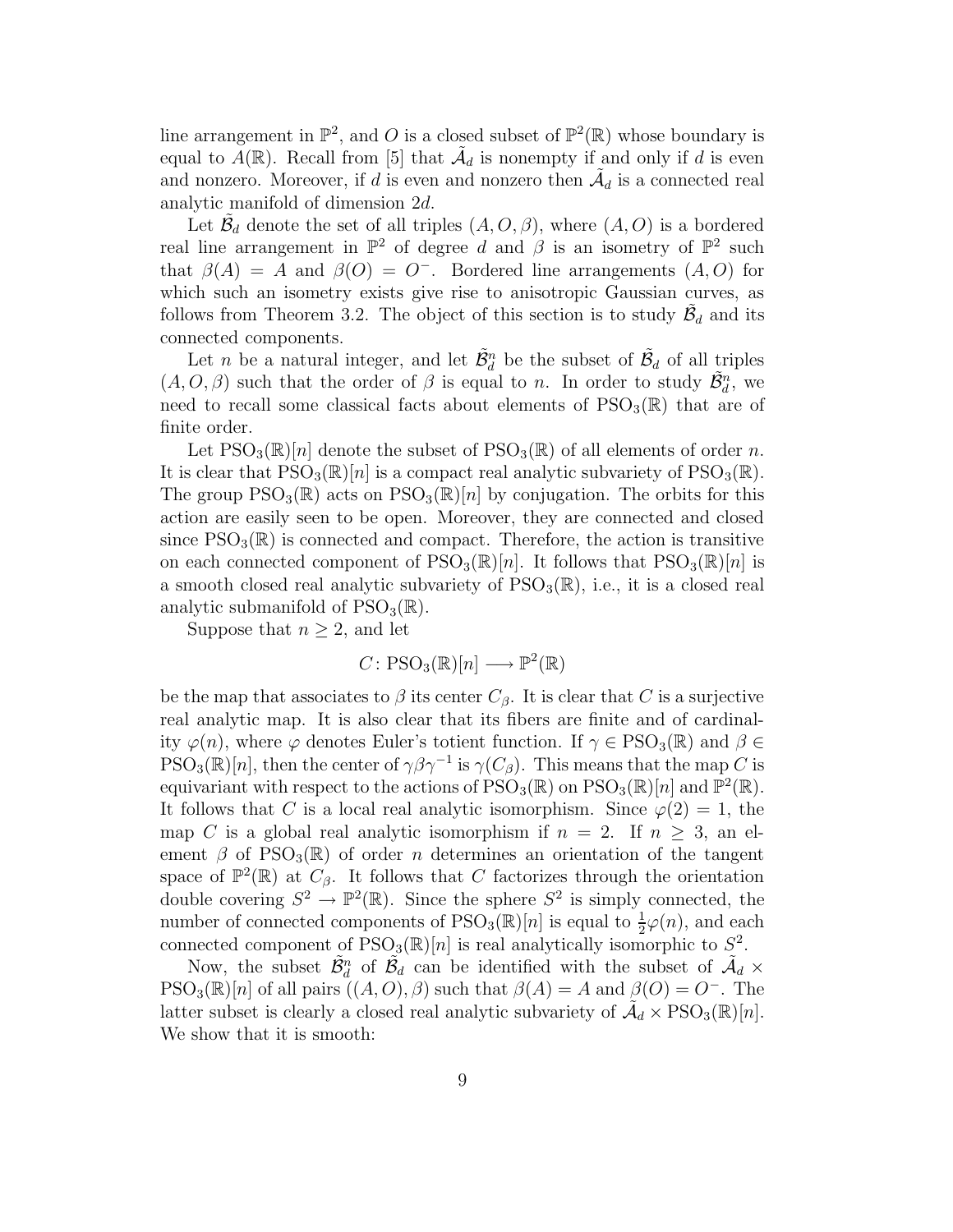**Proposition 4.1.** The subset  $\tilde{\mathcal{B}}_d^n$  of  $\tilde{\mathcal{A}}_d \times \text{PSO}_3(\mathbb{R})[n]$  is a closed real analytic submanifold of  $\tilde{A}_d \times \text{PSO}_3(\mathbb{R})[n]$ .

*Proof.* Let  $\beta \in \text{PSO}_3(\mathbb{R})[n]$ . Let

$$
f: PSO_3(\mathbb{R}) \longrightarrow PSO_3(\mathbb{R})[n]
$$

be the map defined by  $f(\gamma) = \gamma \beta \gamma^{-1}$ . Since f is a real analytic submersion, there are a locally closed real analytic submanifold U of  $PSO_3(\mathbb{R})$  containing the identity, and an open neighborhood V of  $\beta$  in PSO<sub>3</sub>( $\mathbb{R}$ )[n] such that the restriction of  $f$  to  $U$  is a real analytic isomorphism. Define a map

$$
F\colon \tilde{\mathcal{A}}_d \times U \longrightarrow \tilde{\mathcal{A}}_d \times V
$$

by  $F((A, O), \gamma) = ((\gamma A, \gamma O), f(\gamma))$ . Then F is a real analytic isomorphism, and  $F^{-1}(\tilde{B}_d^n)$  is equal to the subset M of  $\tilde{A}_d \times U$  of all elements  $((A, O), \gamma)$ such that  $\beta(A) = A$  and  $\beta(O) = O^-$ . To put it otherwise, M is equal to  $\tilde{\mathcal{A}}_d^{\beta} \times U$ , where  $\tilde{\mathcal{A}}_d^{\beta}$  is the set of fixed points of  $\beta$  on  $\tilde{\mathcal{A}}_d$ . Since  $\tilde{\mathcal{A}}_d$  is a real analytic manifold, and  $\beta$  acts as a real analytic automorphism of finite order on  $\tilde{\mathcal{A}}_d$ , the subset  $\tilde{\mathcal{A}}_d^{\beta}$  is a smooth closed real analytic subvariety of  $\tilde{\mathcal{A}}_d$ . It follows that  $\tilde{\mathcal{B}}_d^n$  is a smooth closed analytic subvariety of  $\tilde{\mathcal{A}}_d \times \text{PSO}_3(\mathbb{R})[n],$ i.e., it is a closed real analytic submanifold.

Let  $\ell$  be a natural integer, and let  $\tilde{\mathcal{B}}_d^{n,\ell}$  be the subset of  $\tilde{\mathcal{B}}_d^n$  of all triples  $(A, O, \beta)$  such that A contains exactly  $\ell$  lines that pass through the center  $C_{\beta}$ of  $\beta$ .

**Proposition 4.2.** Let  $d, n, \ell$  be natural integers. The subset  $\tilde{\mathcal{B}}_d^{n,\ell}$  is nonempty if and only if

$$
\begin{cases}\nd \text{ and } n \text{ are even and nonzero, and } \ell \leq d, \\
n \text{ divides } 2\ell \text{ with odd quotient, and} \\
n \text{ divides } d - \ell \text{ or } d - \ell - 1.\n\end{cases} \tag{1}
$$

*Proof.* Suppose that  $\tilde{\mathcal{B}}_d^{n,\ell}$  is nonempty. Let  $(A, O, \beta)$  be an element of  $\tilde{\mathcal{B}}_d^{n,\ell}$ . As observed earlier, d is even and nonzero. Of course,  $n \neq 0$  and  $\ell \leq d$ . By Theorem 3.2, n is even, and divides 2 $\ell$  with odd quotient. Moreover, since  $\beta$ acts freely on the set of real projective lines of  $\mathbb{P}^2$  that do not pass through  $C_\beta$ and that are different from  $L_{\beta}$ , the integer n divides  $d - \ell$  or  $d - \ell - 1$ .

Conversely, suppose that  $d, n, \ell$  satisfy condition 1. Choose any  $\beta \in$  $PSO_3(\mathbb{R})$  of order n. Let k be the quotient of  $\ell$  by  $n/2$ . Choose k generic real projective lines  $L_1, \ldots, L_k$  through  $C_\beta$ . Let m be the quotient of  $d - \ell$  by n, if n divides  $d-\ell$ , and the quotient of  $d-\ell-1$ , if n divides  $d-\ell-1$ . Choose m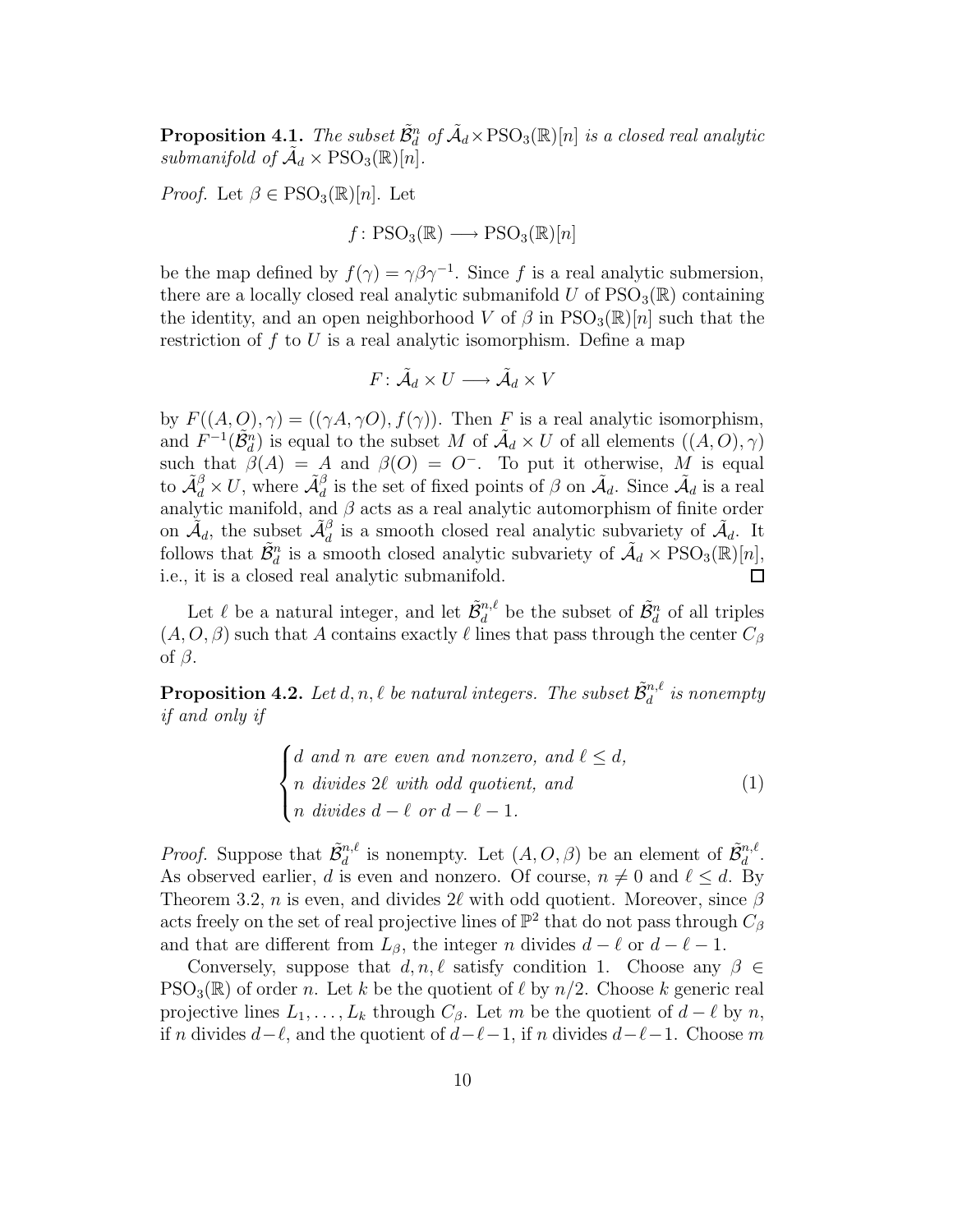generic real projective lines  $L'_1, \ldots, L'_m$  in  $\mathbb{P}^2$ . Let A be the union of the orbits, under the action of the subgroup generated by  $\beta$ , of  $L_1, \ldots, L_k, L'_1, \ldots, L'_m$ if n divides  $d - \ell$ , and the union of the orbits of  $L_1, \ldots, L_k, L'_1, \ldots, L'_m, L_\beta$ , if n divides  $d - \ell - 1$ . Then A is a real line arrangement of degree d. Since d is even, there is a closed subset O of  $\mathbb{P}^2(\mathbb{R})$  such that  $\partial O = A(\mathbb{R})$ . By Theorem 3.2, one has  $\beta(A) = A$  and  $\beta(O) = O^-$ . It follows that  $(A, O, \beta)$  is an element of  $\tilde{\mathcal{B}}_d^{n,\ell}$ .  $\Box$ 

Let  $d, n, \ell$  be natural integers. We will say that the triplet  $(d, n, \ell)$  is admissible if d, n,  $\ell$  satisfy condition (1). By the preceding proposition,  $\tilde{\mathcal{B}}_d^{n,\ell}$ is nonempty if and only if  $(d, n, \ell)$  is admissible.

Recall that  $\varphi(n)$  denotes Euler's totient function, i.e.,  $\varphi(n)$  is the number of integers k with  $1 \leq k \leq n$  that are relatively prime with n. To put it otherwise,  $\varphi(n)$  is equal to the cardinality of the group of generators  $(\mathbb{Z}/n\mathbb{Z})^*$ of  $\mathbb{Z}/n\mathbb{Z}$ .

**Proposition 4.3.** Suppose that  $(d, n, \ell)$  is admissible. The subset  $\tilde{\mathcal{B}}_d^{n,\ell}$  is an open and closed subset of  $\tilde{B}_d^n$ . In particular,  $\tilde{B}_d^{n,\ell}$  is a closed real analytic submanifold of  $\tilde{\mathcal{A}}_d \times \text{PSO}_3(\mathbb{R})[n]$ . Moreover, the action of  $(\mathbb{Z}/n\mathbb{Z})^*$ on  $\tilde{\mathcal{B}}_d^{n,\ell}$  defined by  $\bar{k} \cdot (A, O, \beta) = (A, O, \beta^k)$  induces a free and transitive action of  $(\mathbb{Z}/n\mathbb{Z})^*/\{\pm 1\}$  on the set of connected components of  $\tilde{\mathcal{B}}_d^{n,\ell}$ . In particular, the number of connected components of  $\tilde{\mathcal{B}}_d^{n,\ell}$  is equal to  $\frac{1}{2}\varphi(n)$ , except when  $n = 2$ , in which case  $\tilde{\mathcal{B}}_d^{n,\ell}$  has 1 connected component.

*Proof.* Let  $\tilde{\mathcal{B}}_d^{n,\leq \ell}$  be the subset of  $\tilde{\mathcal{B}}_d^n$  of all triples  $(A, O, \beta)$  such that the number of lines of A through  $C_\beta$  is less than or equal to  $\ell$ . It is clear that  $\tilde{\mathcal{B}}_d^{n,\leq \ell}$ is an open subset of  $\tilde{\mathcal{B}}_d^n$ . Let us show that it is also closed.

Suppose that  $(A_k, O_k, \beta_k)$  is a sequence in  $\tilde{\mathcal{B}}_d^{n, \leq \ell}$  that converges to an element  $(A, O, \beta)$  of  $\tilde{B}_d^n$ . We prove that the number of lines of A through  $C_\beta$ is less than or equal to  $\ell$ . Suppose to the contrary that this number is greater than  $\ell$ . Then there is a line L in A through  $C_{\beta}$  that is the limit of a sequence of lines  $L_k$  of  $A_k$  that do not pass through the center of  $\beta_k$ . Let  $L'_k$  be the image of  $L_k$  by  $\beta_k^{n/2}$  $\frac{n}{k}$ . Then  $L'_{k}$  is a line of  $A_{k}$  distinct from  $L_{k}$ . The limit of  $L'_k$  is equal to  $\beta^{n/2}(L)$ . Now, since L passes through the center of  $\beta^{n/2}$ , and since  $\beta^{n/2}$  is of order 2, the line  $\beta^{n/2}(L)$  is equal to L. It follows that L is a line of  $A$  of multiplicity 2. Contradiction, since  $A$  is a reduced real line arrangement. This proves that  $\tilde{\mathcal{B}}_d^{n,\leq \ell}$  is an open and closed subset of  $\tilde{\mathcal{B}}_d^n$ . It follows that

$$
\tilde{\mathcal{B}}^{n,\ell}_d = \tilde{\mathcal{B}}^{n,\leq \ell}_d \setminus \tilde{\mathcal{B}}^{n,\leq \ell-1}_d
$$

is an open and closed subset of  $\tilde{\mathcal{B}}_d^n$ .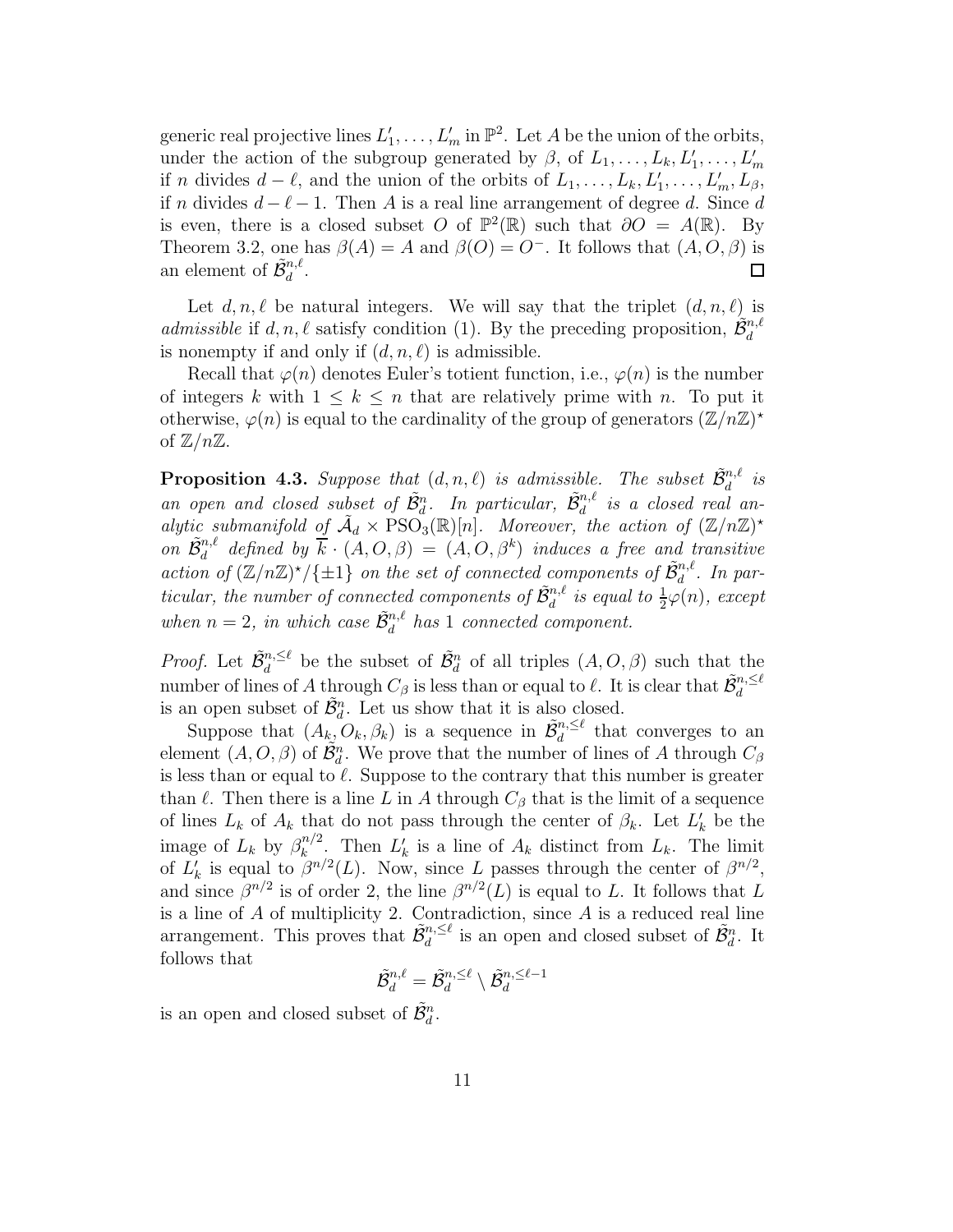For a given isometry  $\gamma$  of order n, the subset of  $\tilde{\mathcal{B}}_d^{n,\ell}$  consisting of all elements  $(A, O, \beta)$  such that  $\beta = \gamma$  is easily seen to be connected. Therefore, in order to prove the last statement of the lemma, it suffices to show the following. The action of  $(\mathbb{Z}/n\mathbb{Z})^*$  on  $\text{PSO}_3(\mathbb{R})[n]$  defined by  $\overline{k} \cdot \beta = \beta^k$ induces a free and transitive action of  $(\mathbb{Z}/n\mathbb{Z})^*/\{\pm 1\}$  on the set of connected components of  $PSO_3(\mathbb{R})[n]$ . Indeed, as we have seen above, the map C from PSO<sub>3</sub>( $\mathbb{R}$ )[n] into  $\mathbb{P}^2(\mathbb{R})$  is a topological covering map of degree  $\varphi(n)$ . In fact, it is the quotient map of for the action of  $(\mathbb{Z}/n\mathbb{Z})^*$  on  $PSO_3(\mathbb{R})[n]$ . In particular, it is an isomorphism if  $n = 2$ , which shows that  $\tilde{\mathcal{B}}_d^{n,\ell}$  is connected if  $n = 2$ . Now, assume that  $n \geq 3$ . Let  $\lambda: [0, 1] \to \mathbb{P}^2(\mathbb{R})$  be a nontrivial loop in  $\mathbb{P}^2(\mathbb{R})$ , and let  $\tilde{\lambda}$  be a lift to  $\text{PSO}_3(\mathbb{R})[n]$ . Then,  $\tilde{\lambda}(1) = \tilde{\lambda}(0)^{-1}$ . Since  $n \geq 3$ , each connected component of  $PSO_3(\mathbb{R})[n]$  is a nontrivial covering of degree 2 of  $\mathbb{P}^2(\mathbb{R})$ , and the group of covering automorphisms is the subgroup  $\{\pm 1\}$ of  $(\mathbb{Z}/n\mathbb{Z})^*$ . It follows that the induced action of  $(\mathbb{Z}/n\mathbb{Z})^*/\{\pm 1\}$  on the set of connected components of  $PSO_3(\mathbb{R})[n]$  is free and transitive.

#### 5 Moduli of Gaussian bordered line arrangements

Let  $\mathcal{A}_d$  be the set of isometry classes of bordered real line arrangements of degree d. More precisely,  $\mathcal{A}_d$  is the quotient of  $\tilde{\mathcal{A}}_d$  by the action of PSO<sub>3</sub>( $\mathbb{R}$ ). Recall from [5] that  $\mathcal{A}_d$  has a natural structure of a connected semianalytic variety of dimension 2d, if d is even. Denote by  $\mathcal{B}_d$  the subset of  $\mathcal{A}_d$  of isometry classes of Gaussian bordered line arrangements. More precisely,

$$
\mathcal{B}_d = \{ (A, O) \in \mathcal{A}_d \mid \exists \beta \in \text{PSO}_3(\mathbb{R}) : \beta(A) = A \text{ and } \beta(O) = O^{-} \}.
$$

**Proposition 5.1.** Let d be an even nonzero natural integer. The subset  $\mathcal{B}_d$ of  $\mathcal{A}_d$  of Gaussian bordered line arrangements of degree d is a closed real analytic subset of  $A_d$ . In particular,  $B_d$  has a natural structure of a semianalytic variety.

*Proof.* Define an involution  $\iota$  on  $\mathcal{A}_d$  by  $\iota(A, O) = (A, O^{-})$ . The involution  $\iota$ is easily seen to be real analytic. Since  $\mathcal{B}_d$  is equal to the set of fixed points of  $\iota$  on  $\mathcal{A}_d$ , the subset  $\mathcal{B}_d$  is a closed real analytic subset of  $\mathcal{A}_d$ . of  $\iota$  on  $\mathcal{A}_d$ , the subset  $\mathcal{B}_d$  is a closed real analytic subset of  $\mathcal{A}_d$ .

In this section we study  $\mathcal{B}_d$  and determine its irreducible components. Define a forgetful map

$$
\psi\colon \tilde{\mathcal{B}}_d\longrightarrow \mathcal{B}_d
$$

by  $\psi(A, O, \beta) = (A, O)$ .

**Proposition 5.2.** Let d be an even nonzero natural integer. The map  $\psi$  is a real analytic surjection.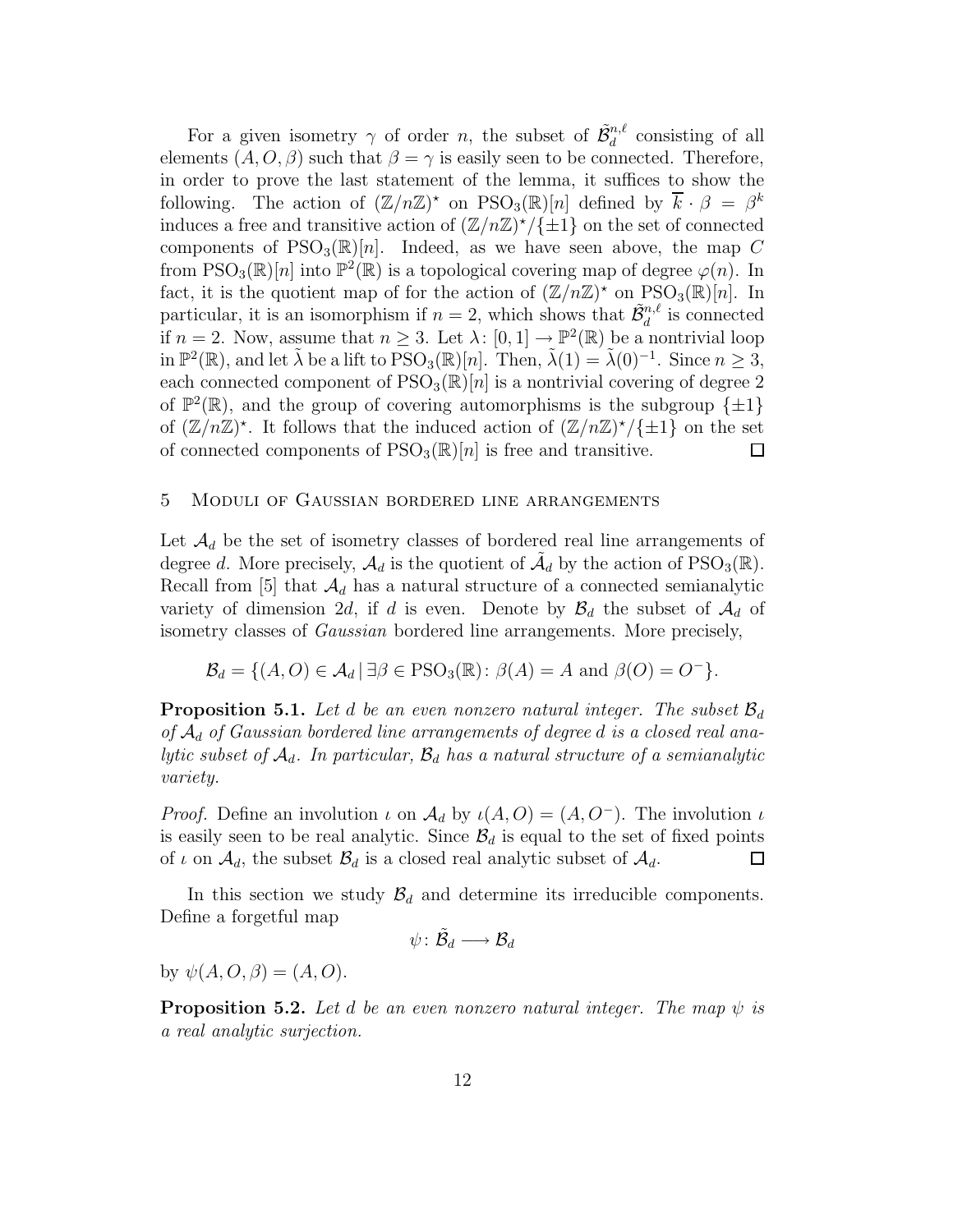*Proof.* The map  $\psi$  is clearly real analytic. The map  $\psi$  is surjective by definition of  $\mathcal{B}_d$ .  $\Box$ 

Let  $(d, n, \ell)$  be an admissible triple. Define a subset  $\mathcal{B}_d^{n, \ell}$  $\int_{d}^{n,\ell}$  of  $\mathcal{B}_d$  by

$$
\mathcal{B}_{d}^{n,\ell}=\psi(\tilde{\mathcal{B}}_{d}^{n,\ell}).
$$

Explicitly,  $\mathcal{B}_d^{n,\ell}$  $\frac{n}{d}$  is the set of isometry classes of all Gaussian bordered line arrangements  $(A, O)$  of degree d such that there is an isometry  $\beta$  of  $\mathbb{P}^2$  with the following properties:

- 1.  $\beta(A) = A$  and  $\beta(O) = O^{-}$ ,
- 2. the order of  $\beta$  is equal to n, and
- 3. the number of lines of A passing through  $C_\beta$  is equal to  $\ell$ .

**Proposition 5.3.** Let  $(d, n, \ell)$  be an admissible triple. The subset  $\mathcal{B}_d^{n,\ell}$  $\frac{n,\ell}{d}$  is an irreducible real analytic subset of  $\mathcal{B}_d$ . Moreover,

$$
\dim(\mathcal{B}_d^{n,\ell}) = \begin{cases} \frac{2d}{n} - 1 & \text{if } \ell \text{ is even,} \\ \frac{2d-2}{n} - 1 & \text{if } \ell \text{ is odd,} \end{cases}
$$

*Proof.* By Proposition 4.3,  $\tilde{\mathcal{B}}_d^{n,\ell}$  is a closed real analytic submanifold of  $\tilde{\mathcal{A}}_d \times$  $PSO_3(\mathbb{R})[n]$ . Let

$$
p\colon \tilde{\mathcal{B}}_d^{n,\ell}\longrightarrow \tilde{\mathcal{A}}_d
$$

be the restriction to  $\tilde{\mathcal{B}}_d^{n,\ell}$  of the projection of  $\tilde{\mathcal{A}}_d \times \text{PSO}_3(\mathbb{R})[n]$  onto the first factor. It is clear that p is a proper immersion of  $\tilde{\mathcal{B}}_d^{n,\ell}$  into  $\tilde{\mathcal{A}}_d$ . It follows that the image M of p is a real analytic submanifold of  $\tilde{\mathcal{A}}_d$ . Since p is constant on the orbits in  $\tilde{\mathcal{B}}_d^{n,\ell}$  for the action of  $(\mathbb{Z}/n\mathbb{Z})^*$ , the map p factors through the quotient  $\tilde{\mathcal{B}}_d^{n,\ell}/(\mathbb{Z}/n\mathbb{Z})^*$ . The latter quotient is a connected real analytic manifold by Proposition 4.3. It follows that the image  $M$  of  $p$  is a connected closed real analytic submanifold of  $\tilde{\mathcal{A}}_d$ . Since  $M$  is stable for the action of PSO<sub>3</sub>( $\mathbb{R}$ ) on  $\tilde{A}_d$ , its image in the quotient  $A_d$  of  $\tilde{A}_d$  is an irreducible closed real analytic subvariety. The latter image is nothing but the subset  $\mathcal{B}_d^{n,\ell}$  $a^{n,\ell}$ .

In order to determine the dimension of  $\mathcal{B}_d^{n,\ell}$  $\frac{n,\ell}{d}$ , let us first determine the dimension of  $\tilde{\mathcal{B}}_d^{n,\ell}$ . An element of  $\tilde{\mathcal{B}}_d^{n,\ell}$  is a triple  $(A, O, \beta)$  where  $\beta$  is an isometry of  $\mathbb{P}^2$  of order 2 with  $\beta(A) = A$  and  $\beta(O) = O^-$ , such that the number of lines of A passing through  $C_\beta$  is equal to  $\ell$ . Now, the set PSO<sub>3</sub>(R)[n] is of dimension 2. For a given  $\beta \in \text{PSO}_3(\mathbb{R})[n]$ , the number of lines through  $C_\beta$ that one can choose more or less arbitrary in order to get a line arrangement stable for  $\beta$ , is equal to  $\ell/(n/2)$ . If  $\ell$  is odd then the line  $L_{\beta}$  is in A. The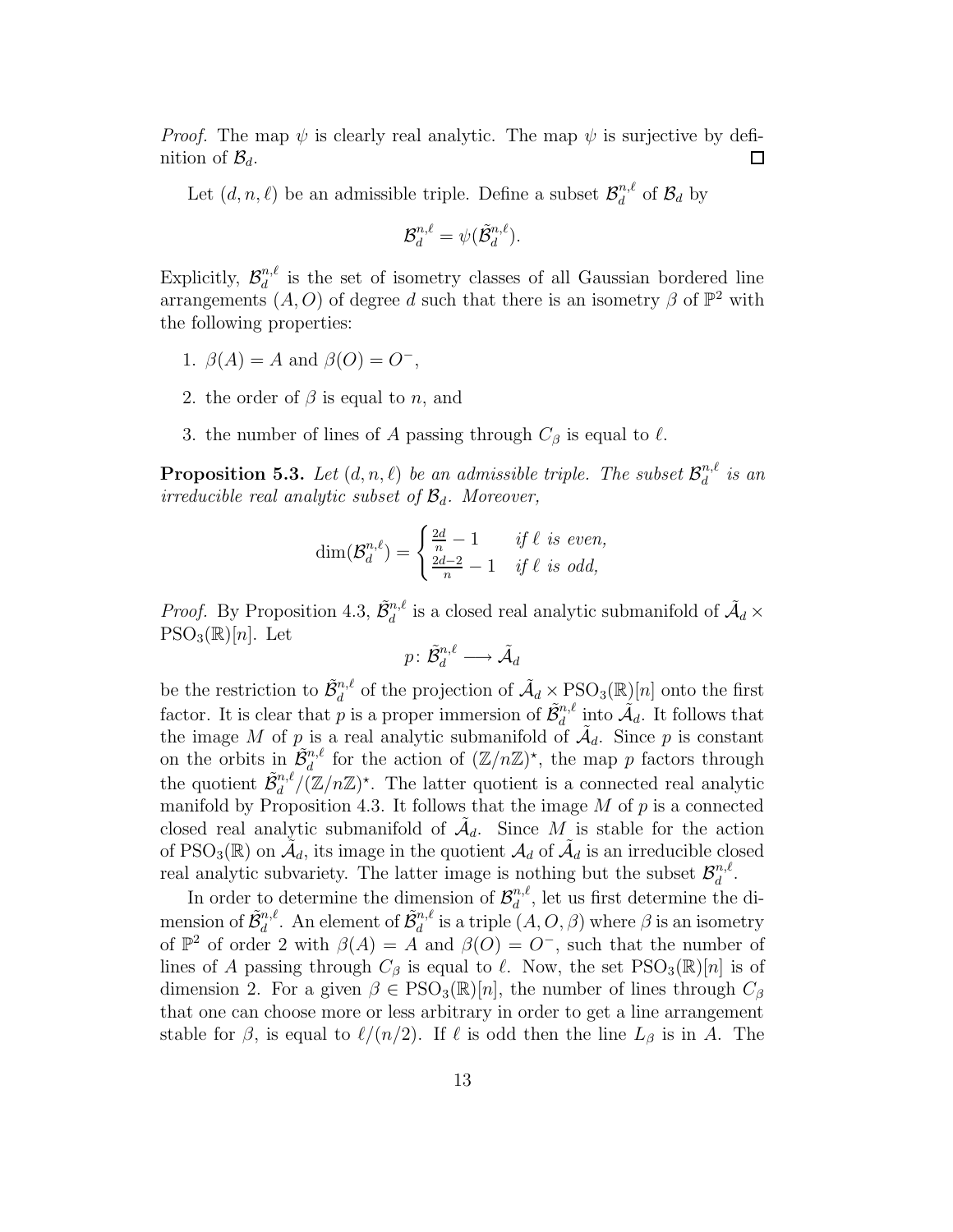number of remaining lines that one choose more or less arbitrary in  $\mathbb{P}^2$ , is equal to  $(d - \ell - 1)/n$ , if  $\ell$  is odd. It follows that

$$
\dim(\tilde{\mathcal{B}}_d^{n,\ell}) = 2 + \frac{\ell}{n/2} + 2\frac{d-\ell-1}{n} = \frac{2d-2}{n} + 2,
$$

if  $\ell$  is odd. Therefore,  $\dim(\mathcal{B}_d^{n,\ell})$  $\binom{n,\ell}{d} = \frac{2d-2}{n} - 1$  if  $\ell$  is odd. The case  $\ell$  is even is similar, except that  $L_\beta$  does not belong to such line arrangements.

Although all subsets  $\mathcal{B}_d^{n,\ell}$  $\mathcal{B}_d^{n,\ell}$  of  $\mathcal{B}_d$  are irreducible, they are are not all irreducible components of  $\mathcal{B}_d$ , as follows from the following statement. Recall that  $\text{ord}_2(n)$  denotes the 2-valuation of an integer n.

**Proposition 5.4.** Let  $(d, n, \ell)$  be an admissible triple. Let  $i = \text{ord}_2(n)$ . Then,

$$
\mathcal{B}_{d}^{n,\ell} \subseteq \mathcal{B}_{d}^{2^{i},\ell}.
$$

*Proof.* Let  $(A, O)$  be a Gaussian bordered line arrangement in  $\mathcal{B}_d^{n,\ell}$  $\int_{d}^{n,\ell}$ . This means that there is an isometry  $\beta$  of order n of  $\mathbb{P}^2$  such that  $\beta(A) = A$ and  $\beta(0) = 0^-$ . Moreover, the number of lines belonging to A that pass through  $C_\beta$  is equal to  $\ell$ . Since  $i = \text{ord}_2(n)$ , there is an odd natural integer k such that  $n = 2^i k$ . Now, the isometry  $\beta^k$  satisfies  $\beta^k(A) = A$  and  $\beta^k(O) = O^{-k}$ since k is odd. Also,  $\beta^k \neq \text{id}$  since n is even. Therefore,  $\beta^k$  has a center, and this center is obviously equal to  $C_{\beta}$ . It follows that  $(A, O)$  is an element of  $\mathcal{B}_d^{2^i,\ell}$  $\frac{d}{d}$ .  $\Box$ 

Let d be an even nonzero natural integer. We will determine the set of pairs  $(n, \ell)$  of natural integers such that  $(d, n, \ell)$  is admissible and such that n is a power of 2.

Let  $i = \text{ord}_2(d)$ , and let e be the natural integer such that  $d = 2^i(2e+1)$ . Define subsets  $I_d^{\text{I}}$  and  $I_d^{\text{II}}$  of  $\mathbb{N} \times \mathbb{N}$  by

$$
I_d^{\mathcal{I}} = \{(n,\ell) \mid n = 2, \ \ell = 2k + 1, \ k \in \mathbb{N}, \ k \le \frac{d}{2} - 1\}
$$

and

$$
I_d^{\text{II}} = \{ (n, \ell) \, | \, n = 2^{i+1}, \ \ell = 2^i (2k + 1), \ k \in \mathbb{N}, \ k \le e \}.
$$

Note that the sets  $I_d^{\text{I}}$  and  $I_d^{\text{II}}$  are disjoint.

**Lemma 5.5.** Let d be an even nonzero natural integer. The set of pairs  $(n, \ell)$ of natural integers such that n is a power of 2 and such that  $(d, n, \ell)$  is admissible, is equal to  $I_d^{\text{I}} \cup I_d^{\text{II}}$ .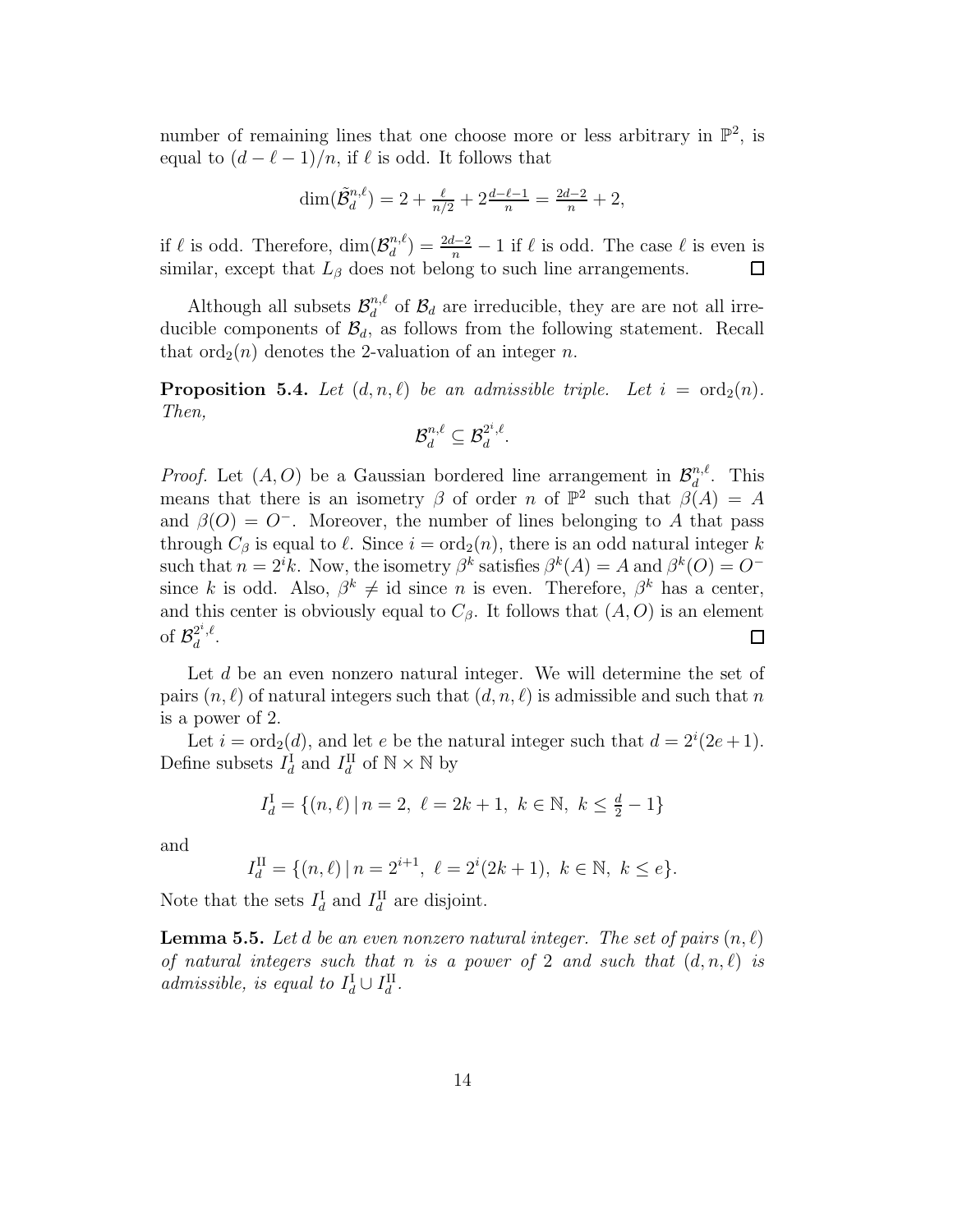*Proof.* Suppose that  $(n, \ell) \in I_d^{\mathcal{I}}$ . Then  $n = 2^{i+1}$  and  $\ell = 2^i(2k+1)$ , where  $i =$ ord<sub>2</sub>(*d*) and  $0 \le k \le e$  with  $d = 2^{i}(2e + 1)$ . It follows that *n* is even and nonzero, that  $\ell \leq d$ , that n divides  $2\ell$  and that the quotient  $2\ell/n$  is odd. Moreover, *n* divides  $d - \ell$ . Therefore,  $(d, n, \ell)$  is admissible.

Suppose that  $(n, \ell) \in I_d^{\text{II}}$ . Then  $n = 2$  and  $\ell = 2k+1$ , where  $0 \leq k \leq \frac{d}{2} - 1$ . It follows that n is even and nonzero, that  $\ell \leq d$ , that n divides 2 $\ell$  and that the quotient  $2\ell/n$  is odd. Moreover, n divides  $d - \ell - 1$ . Therefore,  $(d, n, \ell)$ is admissible.

Conversely, suppose that  $(d, n, \ell)$  is admissible, and that n is a power of 2. Since *n* is an even power of 2, there is a natural integer *j* such that  $n = 2^{j+1}$ . Since *n* divides 2 $\ell$  and the quotient is odd,  $\ell = 2^{j}(2k + 1)$ , for some natural integer k.

Now, n divides  $d-\ell$  or n divides  $d-\ell-1$ . If n divides  $d-\ell$ , then ord<sub>2</sub>(d) =  $\text{ord}_2(\ell)$ , i.e.,  $i = j$ . Moreover, since  $\ell \leq d$ , one has  $k \leq e$ . Therefore,  $(n, \ell) \in I_d^{\text{II}}$  if n divides  $d - \ell$ . If n divides  $d - \ell - 1$ , then  $\ell$  is odd, as n and d are even. Hence,  $j = 0$ . Moreover, since  $\ell \leq d$ , one has  $k \leq \frac{d}{2} - 1$ . Therefore,  $(n, \ell) \in I_d^{\text{I}}$  if n divides  $d - \ell - 1$ . It follows that  $(n, \ell) \in I_d^{\text{I}} \cup I_d^{\text{II}}$ .

**Lemma 5.6.** Let  $(n, \ell), (n', \ell') \in I_d^{\mathcal{I}} \cup I_d^{\mathcal{II}}$  with  $(n, \ell) \neq (n', \ell')$ . Then

$$
\mathcal{B}_{d}^{n,\ell} \subseteq \mathcal{B}_{d}^{n',\ell'}
$$

if and only if

1.  $d = 2$ , or

2. d is a power of 2,  $(n, \ell) = (2d, d)$  and  $(n', \ell') = (2, 1)$ .

*Proof.* Let us treat the case  $d = 2$  separately. If  $d = 2$  then  $I_d^I = \{(2, 1)\}$ and  $I_d^{\text{II}} = \{(4,2)\}\$ . It is easy to see that  $\mathcal{B}_d^{2,1} = \mathcal{B}_d^{4,2}$  $d^{4,2}$  if  $d = 2$ . Indeed, the isometry class of the bordered line arrangement defined by the inequality  $xy \geq 0$  is the only element of both  $\mathcal{B}_d^{2,1}$  $\mathcal{B}_d^{2,1}$  and  $\mathcal{B}_d^{4,2}$  $\frac{4}{d}$ . Therefore, we may assume for the rest of the proof that  $d \geq 4$ .

If d is a power of 2,  $(n, \ell) = (2d, d)$  and  $(n', \ell') = (2, 1)$  then  $\mathcal{B}_d^{n, \ell}$  $\frac{n,\ell}{d}$  is contained in  $\mathcal{B}_d^{n',\ell'}$  $\mathcal{B}_d^{n',\ell'}$ . Indeed, the subset  $\mathcal{B}_d^n\ell$  of  $\mathcal{B}_d$  consists of one element only. Let  $\beta$  be an isometry of  $\mathbb{P}^2$  of order 2d. Let L be a real projective line through  $C_{\beta}$ . Let A be the real line arrangement in  $\mathbb{P}^2$  of degree d containing L and its d–1 successive images by  $\beta$ . Choose any closed subset O of  $\mathbb{P}^2(\mathbb{R})$  such that  $\partial O = A(\mathbb{R})$ . Then, the isometry class of  $(A, O)$  is the unique element of  $\mathcal{B}_d^{2d, d}$ <sup>2d,d</sup>. Let  $\beta'$  be the reflection of  $\mathbb{P}^2$  in L. Then,  $\beta'(A) = A$  and  $\beta'(O) = O^{-}$ . Also, the center  $C_{\beta'}$  of  $\beta'$  lies on  $\beta^{d/2}(L)$ , the line of A perpendicular to L. This shows that the isometry class of  $(A, O)$  belongs also to  $\mathcal{B}_d^{2,1}$  $\frac{d^{2,1}}{d}$ . It follows that  $\mathcal{B}_d^{2d,d}$  $\mathcal{B}_d^{2d,d}$  is contained in  $\mathcal{B}_d^{2,1}$  $d^{(2,1)}_d$ , when d is a power of 2.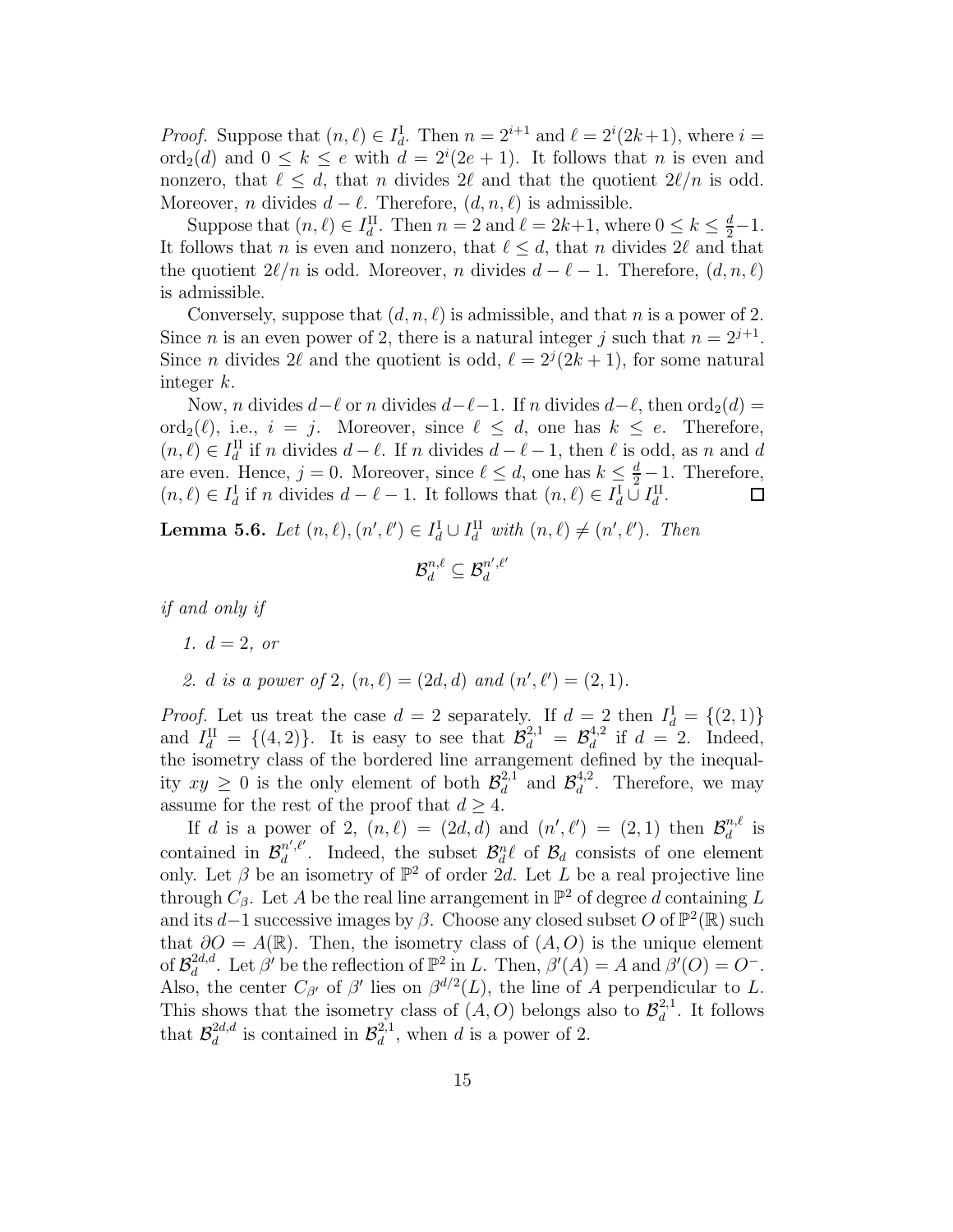Let  $i = \text{ord}_2(d)$ , as above. In order to prove the lemma, we prove, conversely, the following 4 statements:

- 1. if  $n = 2^{i+1}$  and  $n' = 2^{i+1}$  then  $\mathcal{B}_d^{n,\ell} \cap \mathcal{B}_d^{n',\ell'} = \emptyset$ ,
- 2. if  $n = 2$  and  $n' = 2^{i+1}$  then  $\dim(\mathcal{B}_d^{n,\ell})$  $\binom{n,\ell}{d}$  > dim $(\mathcal{B}_d^{n',\ell'})$  $_{d}^{n\, ,\ell}$ ),
- 3. if  $n = 2^{i+1}$  and  $n' = 2$  then  $\dim(\mathcal{B}_d^{n,\ell} \cap \mathcal{B}_d^{n',\ell'})$  $\binom{d^{n',\ell'}}{d} = \dim(\mathcal{B}_d^{n,\ell})$  $\binom{n,\ell}{d}$  implies that d is a power of 2,  $(n, \ell) = (2d, d)$  and  $(n', \ell') = (2, 1)$ , and
- 4. if  $n = 2$  and  $n' = 2$  then  $\dim(\mathcal{B}_{d}^{n,\ell} \cap \mathcal{B}_{d}^{n',\ell'}$  $\binom{n',\ell'}{d} < \dim(\mathcal{B}_d^{n,\ell})$  $\binom{n,\ell}{d}$ .

These 4 statements together suffice to prove the lemma. Indeed, if  $\mathcal{B}_d^{n,\ell}$  $\frac{n,\ell}{d}$  is contained in  $\mathcal{B}_d^{n',\ell'}$  $d^{n',\ell'}_{d}$ , where  $(n,\ell), (n',\ell') \in I_d^{\mathcal{I}} \cup I_d^{\mathcal{II}}$  with  $(n,\ell) \neq (n',\ell')$ , then the conclusions of statements 1, 2 and 4 cannot hold. Therefore,  $n = 2^{i+1}$  and  $n' = 2$ . Since the inclusion also implies that  $\dim(\mathcal{B}_{d}^{n,\ell} \cap \mathcal{B}_{d}^{n',\ell'})$  $\binom{n',\ell'}{d} = \dim(\mathcal{B}_d^{n,\ell})$  $\binom{n,\ell}{d},$ it follows from statement 4 that d is a power of 2,  $(n, \ell) = (2d, d)$  and  $(n', \ell') = (2, 1)$ , as was to be proved.

In order to prove statement 1 above, suppose that  $n = n' = 2^{i+1}$ . We show that the two subvarieties  $\mathcal{B}_d^{n,\ell}$  $\mathcal{B}_d^{n,\ell}$  and  $\mathcal{B}_d^{n',\ell'}$  $\mathbf{a}'_{d}$ <sup>n', $\mathbf{e}'$ </sup> are disjoint, if  $\ell \neq \ell'$ . Suppose, to the contrary, that  $(A, O)$  is a bordered real line arrangement whose isometry class belongs to the intersection of the two varieties. Then, there are isometries β and β' of  $\mathbb{P}^2$ , both of order n, such that  $\beta(A) = A$  and  $\beta'(A) = A$ , and such that the number of lines of A through  $C_\beta$  is equal to  $\ell$ , and the number of lines of A through  $C_{\beta'}$  is equal to  $\ell'$ . Since  $\ell \neq \ell'$ , the isometries  $\beta$  and  $\beta'$  have different centers in  $\mathbb{P}^2(\mathbb{R})$ . It follows from the classification of finite subgroups of  $PSO_3(\mathbb{R})$  that the subgroup of  $PSO_3(\mathbb{R})$  generated by  $\beta$  and  $\beta'$  contains an element  $\gamma$  such that  $\gamma(C_\beta) = C_{\beta'}$ . Since  $\gamma$  belongs to the subgroup generated by  $\beta$  and  $\beta'$ , one has  $\gamma(A) = A$ . It follows that the number of lines of A through  $C_{\beta}$  is equal to the number of lines of A through  $C_{\beta'}$ , i.e.,  $\ell = \ell'$ . Contradiction, since, by hypothesis,  $\ell \neq \ell'$ . Therefore, the intersection of  $\mathcal{B}_d^{n,\ell}$  $\mathcal{B}_d^{n,\ell}$  and  $\mathcal{B}_d^{n',\ell'}$  $\frac{d}{d}$  is empty. This proves statement 1 above.

In order to prove statement 2, suppose that  $n = 2$  and  $n' = 2^{i+1}$ . We show that the dimension of  $\mathcal{B}_d^{n,\ell}$  $\mathcal{B}_d^{n,\ell}$  is strictly greater than the dimension of  $\mathcal{B}_d^{n',\ell'}$  $\frac{n}{d}$ . Indeed, since  $n = 2$ ,  $\ell$  is odd and the dimension of  $\mathcal{B}_d^{n,\ell}$  $\frac{n,\ell}{d}$  is equal to  $\left(\frac{2d-2}{n-\ell}\right)$  $1 = d - 2$ , by Proposition 5.3. Since  $n' = 2^{i+1}$ ,  $\ell'$  is even and the dimension of  $\mathcal{B}_{d}^{n',\ell'}$  $\frac{d}{d}^{n',\ell'}$  is equal to  $2d/n'-1 = d/2^i-1$ , by that same proposition. Since  $d \geq 4$ , one has

$$
\dim(\mathcal{B}_{d}^{n,\ell}) = d - 2 > \frac{d}{2} - 1 \ge \frac{d}{2^{i}} - 1 = \dim(\mathcal{B}_{d}^{n',\ell'}).
$$

This proves statement 2.

In order to prove statement 3, suppose that  $n = 2^{i+1}$  and  $n' = 2$ . We first determine the dimension of the intersection of the two varieties  $\mathcal{B}_d^{n,\ell}$  $\frac{n,\ell}{d}$  and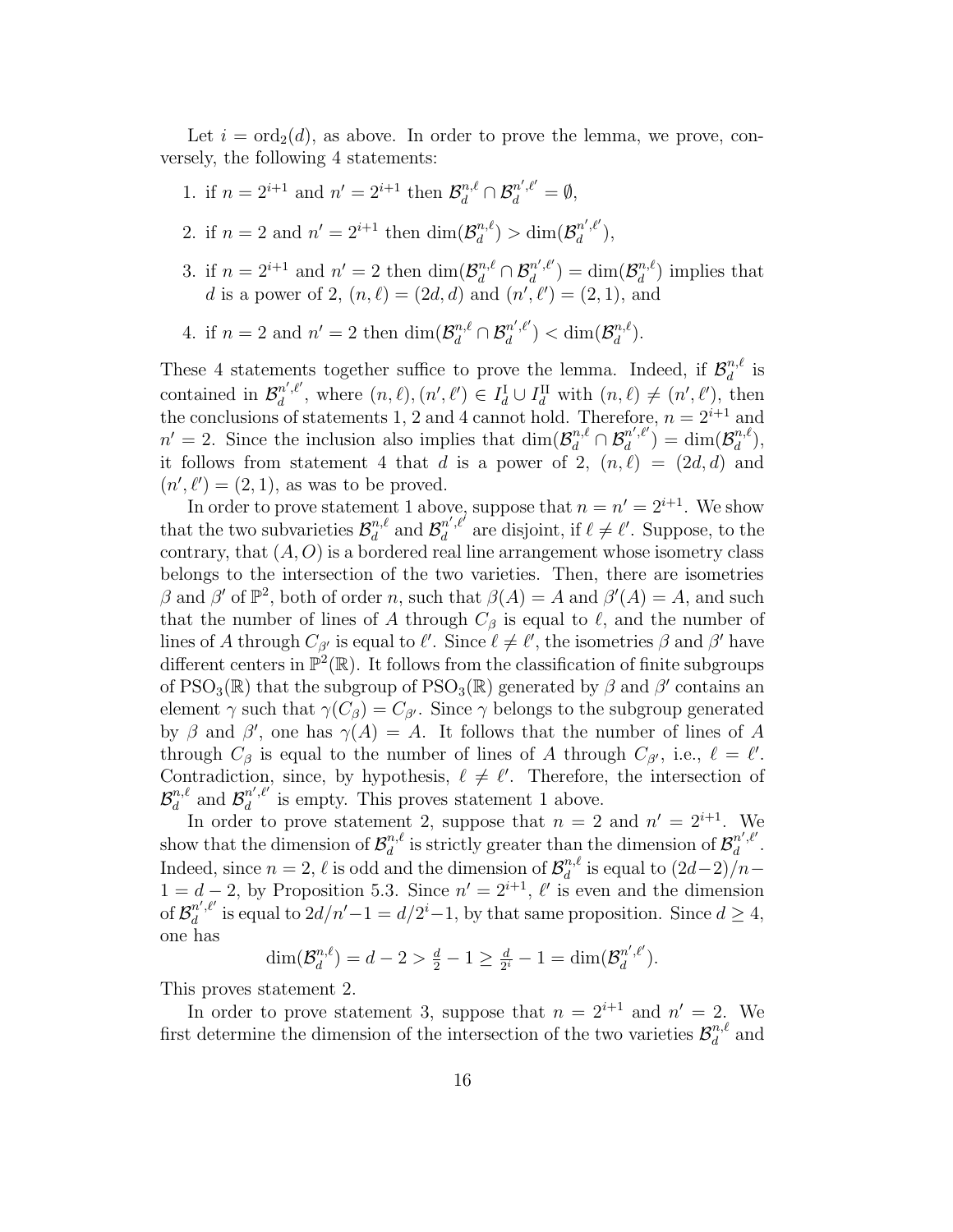$\mathcal{B}_d^{n',\ell'}$  $\mathbb{R}^{n,\ell}$ . Let  $(A, O)$  be a bordered line arrangement in the intersection of the two varieties. Then there is an isometry  $\beta$  of order n and an isometry  $\beta'$  of order n' such that  $\beta(A) = A$ ,  $\beta'(A) = A$  and such that exactly  $\ell$  lines of A pass through  $C_{\beta}$ , and exactly  $\ell'$  lines of A pass through  $C_{\beta'}$ . Since  $2\ell/n$  and  $2\ell'/n'$  are odd,  $\ell \neq \ell'$ , and the points  $C_\beta$  and  $C_{\beta'}$  of  $\mathbb{P}^2(\mathbb{R})$  are distinct. It follows from the classification of finite subgroups of  $PSO_3(\mathbb{R})$  that  $\beta$  and  $\beta'$ generate a subgroup isomorphic to the dihedral group  $D_n$ . We identify  $D_n$ with this subgroup.

The action of  $D_n$  on the set of lines of A may have orbits of cardinality  $2n, n, \frac{n}{2}$  $\frac{n}{2}$  and 1. Let a, a', a'' and a''' be the number of orbits of cardinality  $2n, n, \frac{\bar{n}}{2}$  $\frac{n}{2}$  and 1, respectively. Since A is an arrangement of degree d,

$$
2na + na' + \frac{n}{2}a'' + a''' = d.
$$

A line of A is contained in an orbit of cardinality n or  $\frac{n}{2}$  if and only if it passes through  $C_{\beta}$ . Therefore

$$
na' + \frac{n}{2}a'' = \ell.
$$

A line of A is contained in an orbit of cardinality 1 if and only if it goes through the centers of all elements of  $D_n$  of order 2. Therefore,  $a''' = 0$  or 1. Since  $\ell$  and d are even,  $d - \ell = 2na + a^{\prime\prime\prime}$  is even. It follows that  $a^{\prime\prime\prime} = 0$ .

The lines of A that are in an orbit of cardinality  $\frac{n}{2}$  $\frac{n}{2}$  are lines that pass through  $C_\beta$  and the center of an element of order 2 of  $D_n$ . The set of centers of elements of  $D_n$  of order 2 contains exactly 2 orbits for the action of  $D_n$ . It follows that  $a'' = 0$ , 1 or 2. Since  $2\ell/n$  is odd, one has  $a'' = 1$ .

The lines of A that are in an orbit of cardinality  $\frac{n}{2}$  $\frac{n}{2}$  or 1 are rigid with respect to  $D_n$ . Indeed, a line of A contained in such an orbit is a line that goes through at least 2 centers of elements of  $D_n$ . The number of moduli of a line of  $A$  contained in an orbit of cardinality  $n$  is equal to 1. The number of moduli of a line of A contained in an orbit of cardinality 2n is equal to 2. It follows that

$$
\dim(\mathcal{B}_{d}^{n,\ell}\cap\mathcal{B}_{d}^{n',\ell'})=2a+a'.
$$

Now, we are ready to prove statement 3. Suppose that  $\dim(\mathcal{B}_{d}^{n,\ell} \cap \mathcal{B}_{d}^{n',\ell'})$  $\binom{n}{d}$ is equal to  $\dim(\mathcal{B}_d^{n,\ell})$  $\binom{n,\ell}{d}$ . Since  $\ell$  is even, one has

$$
\frac{2d}{n} - 1 = 2a + a' = \frac{1}{n}(2na + na') = \frac{1}{n}(d - \frac{n}{2}a'' - a''') =
$$
  
= 
$$
\frac{1}{n}(d - \frac{n}{2}) = \frac{d}{n} - \frac{1}{2} = \frac{1}{2}(\frac{2d}{n} - 1).
$$

It follows that  $n = 2d$ . In particular, d is a power of 2. Since n divides  $2\ell$ with odd quotient, one also obtains that  $\ell = d$ . Therefore, the arrangement A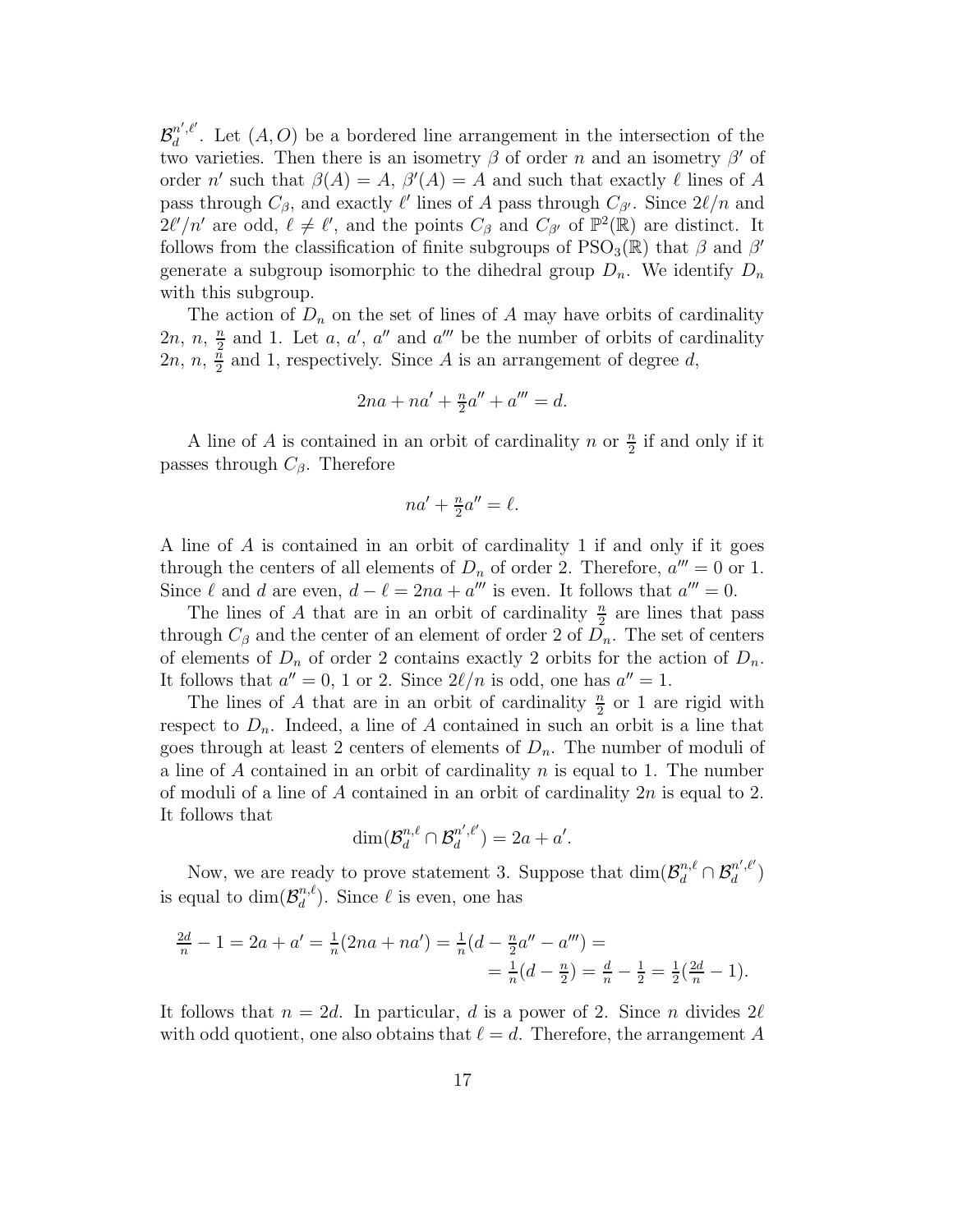is an arrangement of degree  $d$  of  $d$  lines passing through one and the same point. It follows that  $\ell' = 1$ . This proves statement 3.

The proof of statement 4 is quite similar to the proof of statement 3: suppose that  $n = n' = 2$ . We determine the dimension of the intersection of the two varieties  $\mathcal{B}_d^{n,\ell}$  $\mathcal{B}_d^{n,\ell}$  and  $\mathcal{B}_d^{n',\ell'}$  $\int_a^{n',\ell'}$ , if  $\ell \neq \ell'$ . Let  $(A, O)$  be a bordered line arrangement in the intersection of the two varieties. Then there are two isometries  $\beta$  and  $\beta'$  of order 2 such that  $\beta(A) = A$  and  $\beta'(A) = A$ , and such that exactly  $\ell$  lines of A pass through  $C_{\beta}$ , and exactly  $\ell'$  lines of A pass through  $C_{\beta'}$ . Since  $\ell \neq \ell'$ , the points  $C_{\beta}$  and  $C_{\beta'}$  of  $\mathbb{P}^2(\mathbb{R})$  are distinct. It follows from the classification of finite subgroups of  $PSO_3(\mathbb{R})$  that  $\beta$  and  $\beta'$ generate a subgroup isomorphic to the dihedral group  $D_2$ . We identify  $D_2$ with this subgroup.

The action of  $D_2$  on the set of lines of A may have orbits of cardinality 4, 2 and 1. Let  $a, a'$  and  $a''$  be the number of orbits of cardinality 4, 2 and 1, respectively. Since  $A$  is an arrangement of degree  $d$ ,

$$
4a + 2a' + a'' = d.
$$

A line of A is contained in an orbit of cardinality 4 if and only if it does not pass through the center of any nontrivial element of  $D_2$ . A line of A is contained in an orbit of cardinality 2 if and only if it passes through the center of exactly 1 nontrivial element of  $D_2$ . A line of A is contained in an orbit of cardinality 1 if and only if it passes through the centers of exactly 2 nontrivial elements of  $D_2$ . Since  $D_2$  contains 3 nontrivial elements, one has  $a'' = 0$ , 1, 2 or 3. Since d is even, one cannot have  $a'' = 1$  or  $a'' = 3$ . Therefore,  $a'' = 0$  0r 2. Since the number of lines of A through  $C_\beta$  is odd, one has  $a'' \neq 0$ . Hence,  $a'' = 2$ . It follows that

$$
\dim(\mathcal{B}_{d}^{n,\ell} \cap \mathcal{B}_{d}^{n',\ell'}) = 2a + a' = \frac{1}{2}(d - a'') = \frac{1}{2}d - 1 < d - 2 = \dim(\mathcal{B}_{d}^{n,\ell}),
$$

where the last equality is a consequence of Proposition 5.3. This proves statement 4.  $\Box$ 

**Theorem 5.7.** Let d be an even nonzero natural integer. Then the set of irreducible components of  $\mathcal{B}_d$  is

$$
\{\mathcal{B}_d^{n,\ell} \mid (n,\ell) \in I_d^{\mathcal{I}} \cup I_d^{\mathcal{II}}\},\
$$

except when d is a power of 2, i.e., when  $e = 0$ , in which case the set of irreducible components of  $\mathcal{B}_d$  is

$$
\{\mathcal{B}_d^{n,\ell} \mid (n,\ell) \in I_d^{\mathrm{I}}\}.
$$

Moreover,  $\mathcal{B}_d$  is connected.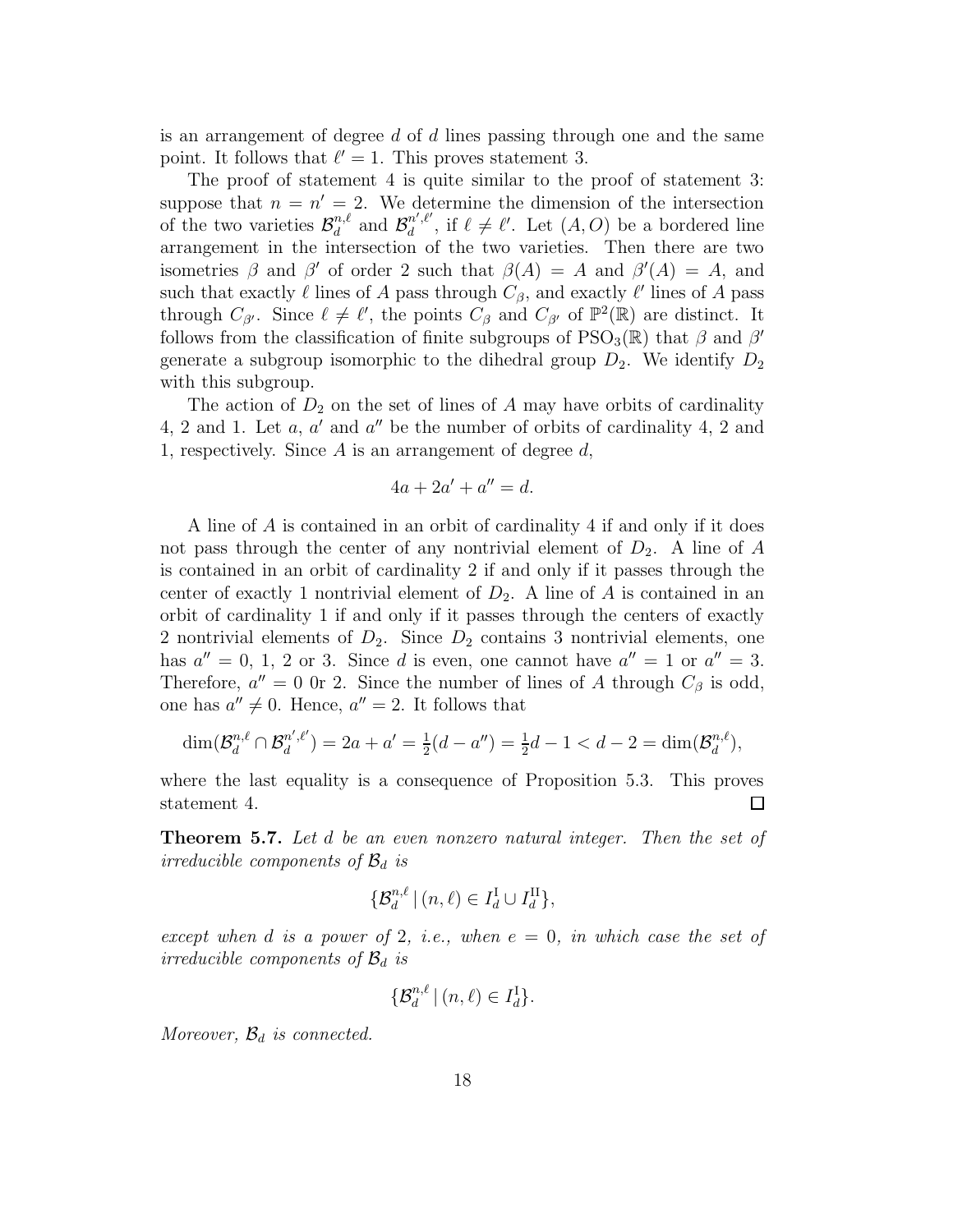Proof. By Proposition 5.4 and Lemma 5.5,

$$
\mathcal{B}_d = \bigcup_{(n,\ell) \in I_d^{\text{I}} \cup I_d^{\text{II}}} \mathcal{B}_d^{n,\ell}.
$$

By Proposition 5.3, the real analytic subsets  $\mathcal{B}_d^{n,\ell}$  $\frac{n,\ell}{d}$  are irreducible subsets of  $\mathcal{B}_d$ . Suppose that d is not a power of 2. Then, by Lemma 5.6,  $\mathcal{B}_d^{n,\ell}$  $\frac{n,\ell}{d}$  is not contained in  $\mathcal{B}_d^{n',\ell'}$  $\mathcal{U}_d^{n',\ell'}$  for all  $(n,\ell), (n',\ell') \in I_d^{\mathrm{I}} \cup I_d^{\mathrm{II}}$  with  $(n,\ell) \neq (n',\ell').$ It follows that the irreducible components of  $\mathcal{B}_d$  are the subsets  $\mathcal{B}_d^{n,\ell}$  $a^{n,\ell}$ , where  $(n, \ell)$  runs through  $I_d^{\text{I}} \cup I_d^{\text{II}}$ , if d is not a power of 2.

If d is a power of 2, then  $I_d^{\text{II}} = \{(2d, d)\}\text{, and}$ 

$$
\mathcal{B}_d = \bigcup_{(n,\ell) \in I_d^{\mathrm{I}}} \mathcal{B}_d^{n,\ell},
$$

by Lemma 5.6. It follows from the same Lemma 5.6 that the irreducible components of  $\mathcal{B}_d$  are the subsets  $\mathcal{B}_d^{n,\ell}$  $d_d^{n,\ell}$ , where  $(n,\ell)$  runs through  $I_d^{\mathbf{I}}$ , if d is a power of 2.

Let us show the connectedness of  $\mathcal{B}_d$ . As we have seen in the proof of  $\mathcal{B}_d^{n,\ell}$  and  $\mathcal{B}_d^{n',\ell'}$ Lemma 5.6, the intersection of  $\mathcal{B}_{d_{\text{r}}}^{n,\ell}$  $\int_{d}^{n',\ell'}$  is non empty if  $n = 2$  or  $2^i$ , and  $n' = 2$ , where  $(n, \ell), (n', \ell') \in I_d^I \cup I_d^{\text{II}}$ . It follows from what has been said above that  $\mathcal{B}_d$  is connected.  $\Box$ 

## 6 Moduli of anisotropic Gaussian curves

Let  $g \geq 2$  be a natural integer. Let  $\mathcal{H}_q$  denote the moduli space of anisotropic real hyperelliptic curves of genus g. Recall that  $\mathcal{H}_q$  is nonempty if and only if g is odd and  $g \geq 2$  [3, Proposition 6.1], and that  $\mathcal{H}_g$  has a natural structure of a semianalytic variety [5]. Let  $\kappa: \mathcal{H}_g \to \mathcal{H}_g$  be the involution defined by  $\kappa(X) = X^-$ . Its is easy to see that  $\kappa$  is a real analytic involution on  $\mathcal{H}_g$ . The set of fixed points  $\mathcal{G}_g$  of  $\kappa$  is the set of isomorphism classes of anisotropic real hyperelliptic curves that are Gaussian. Since  $\kappa$  is a real analytic involution on a semianalytic variety,  $\mathcal{G}_g$  is a real analytic subset of  $\mathcal{H}_g$ . In particular,  $\mathcal{G}_g$  has a natural structure of a semianalytic variety. Let

$$
\rho\colon \mathcal{B}_{g+1}\longrightarrow \mathcal{G}_g
$$

be the map that maps an element  $(A, O)$  to the Gaussian anisotropic curve associated to  $(A, O)$ .

**Theorem 6.1.** The map  $\rho$  is a real analytic isomorphism.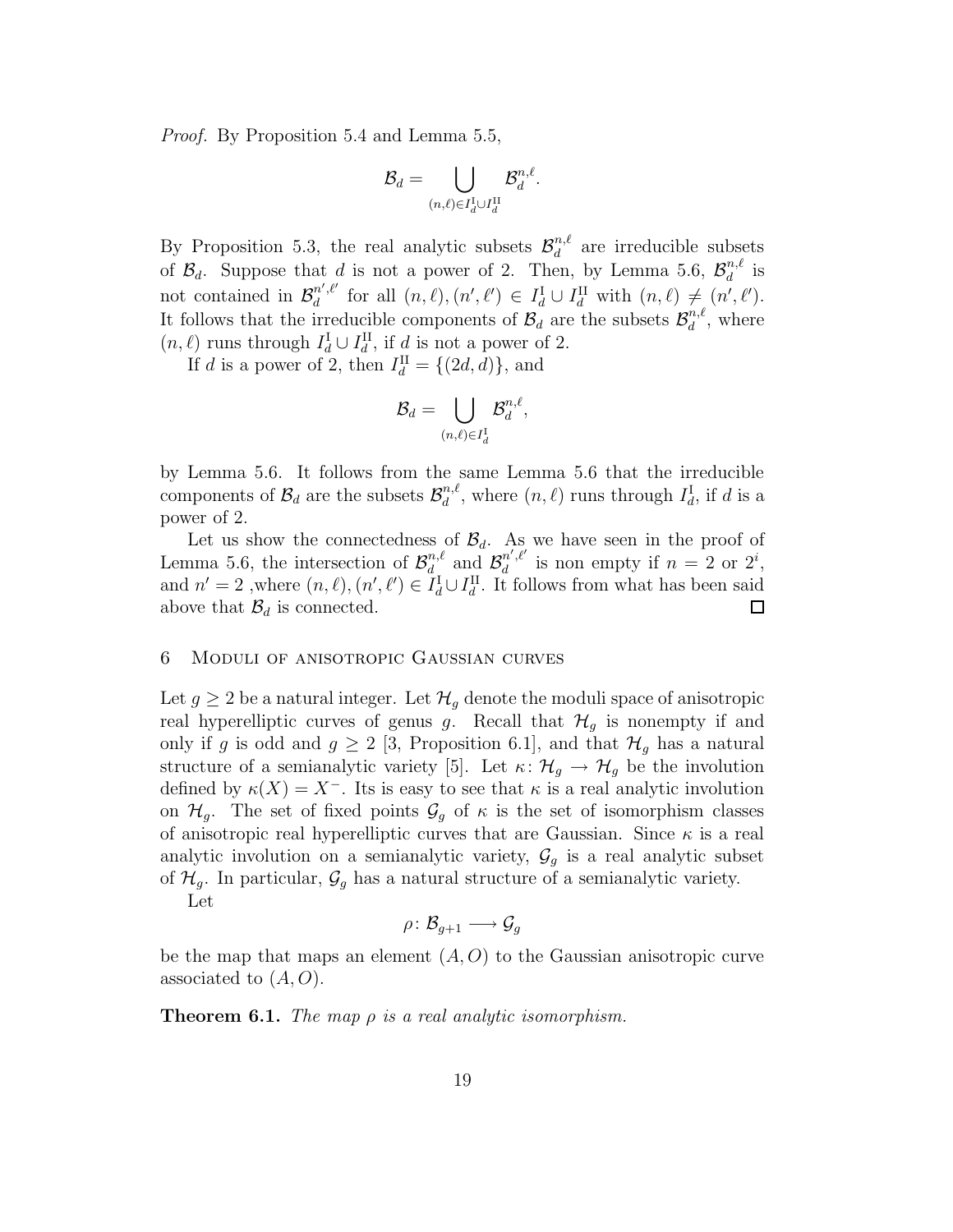*Proof.* The map  $\rho$  extends to a map, again denoted by  $\rho$ , from  $\mathcal{A}_{q+1}$  into  $\mathcal{H}_q$ defined similarly: if  $(A, O)$  is a bordered real line arrangement of degree  $q+1$ then  $\rho(A, O)$  is the anisotropic real hyperelliptic curve associated to  $(A, O)$ . It is proved in [5] that  $\rho$  is a real analytic isomorphism. Since  $\kappa \circ \rho = \rho \circ \iota$ , the restriction of  $\rho$  to set of fixed points of  $\iota$  on  $\mathcal{A}_{g+1}$  is an isomorphism onto the set of fixed points of  $\kappa$  on  $\mathcal{H}_g$ . The former set of fixed points is equal to  $\mathcal{B}_{g+1}$ , the latter set of fixed points is equal to  $\mathcal{G}_g$ . to  $\mathcal{B}_{q+1}$ , the latter set of fixed points is equal to  $\mathcal{G}_q$ .

Let *n* and  $\ell$  be natural integers. Define the subset  $\mathcal{G}_g^{n,\ell}$  of  $\mathcal{G}_g$  by

$$
\mathcal{G}_g^{n,\ell} = \rho(\mathcal{B}_{g+1}^{n,\ell}).
$$

Since  $\rho$  is a bijection, the subset  $\mathcal{G}_g^{n,\ell}$  of  $\mathcal{G}_g$  is nonempty if and only if the triple  $(g + 1, n, \ell)$  is admissible, i.e., if and only if

$$
\begin{cases} g \text{ is odd and } g \ge 2, n \text{ is even and nonzero, and } \ell \le g+1, \\ n \text{ divides } 2\ell \text{ with odd quotient, and} \\ n \text{ divides } g+1-\ell \text{ or } g-\ell. \end{cases} \tag{2}
$$

**Theorem 6.2.** Let g, n and  $\ell$  be natural integers satisfying condition (2). Then the subset  $\mathcal{G}_g^{n,\ell}$  is an irreducible real analytic subset of  $\mathcal{G}_g$ . Moreover,

$$
\dim(\mathcal{G}_g^{n,\ell}) = \begin{cases} \frac{2g+2}{n} - 1 & \text{if } \ell \text{ is even,} \\ \frac{2g}{n} - 1 & \text{if } \ell \text{ is odd,} \end{cases}
$$

Proof. The statement is a direct consequence of Proposition 5.3 and Theorem 6.1.  $\Box$ 

**Theorem 6.3.** Let g be an odd natural integer with  $g \geq 2$ . Then the irreducible components of  $\mathcal{G}_g$  are the real analytic subvarieties  $\mathcal{G}_g^{n,\ell}$ , where  $(n,\ell)$ runs through  $I_{g+1}^{\text{I}} \cup I_{g+1}^{\text{II}}$ , if  $g+1$  is not a power of 2. If  $g+1$  is a power of 2, then the irreducible components of  $\mathcal{G}_g$  are the real analytic subvarieties  $\mathcal{G}_g^{n,\ell}$ , where  $(n, \ell)$  runs through  $I_{g+1}^{\text{I}}$ . In particular,  $\mathcal{G}_g$  is not irreducible.

Proof. The statement is a direct consequence of Theorem 5.7 and Theorem 6.1, except for the last assertion. In order to see that  $\mathcal{G}_q$  is not irreducible, it suffices to note that  $I_{g+1}^{\text{I}}$  contains at least 2 elements.  $\Box$ 

*Proof of Theorem 1.1.* As observed above,  $\mathcal{G}_g$  is a real analytic subset of  $\mathcal{H}_g$ . It follows from Theorem 5.7 that  $\mathcal{G}_q$  is connected, if g is odd. It is well known that  $\mathcal{H}_g$  is empty if g is even [3, Proposition 6.1]. Therefore,  $\mathcal{G}_g$  is empty and connected, if g is even. If g is odd then  $\mathcal{G}_g$  is nonempty and reducible,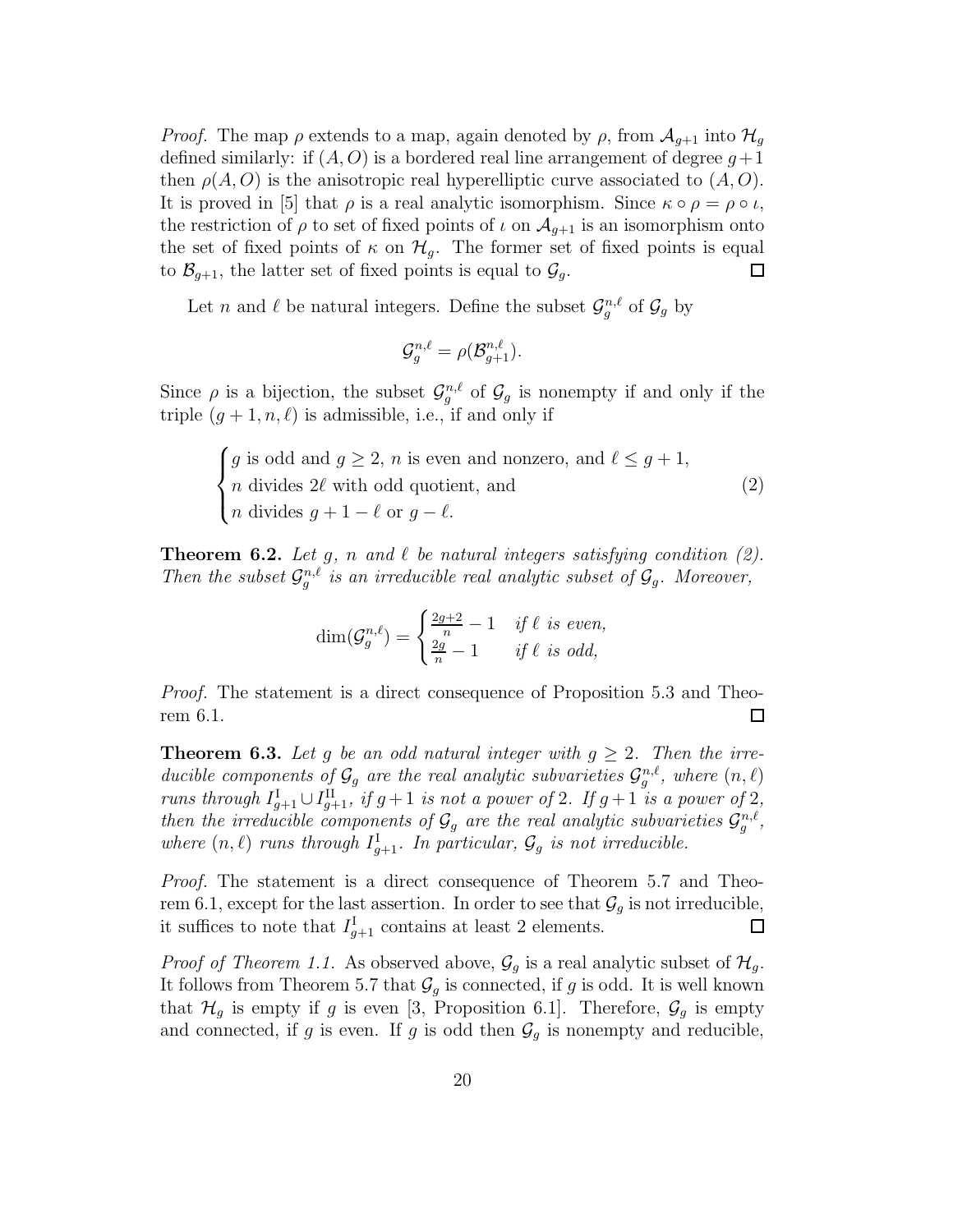as will follow from the fact, proved below, that the number of irreducible components of  $\mathcal{G}_q$  is nonzero.

If  $g+1$  is a power of 2, then the number of irreducible components of  $\mathcal{G}_q$ is equal to the cardinality of the set  $I_{g+1}^{\text{I}}$ , by Theorem 6.3. This cardinality is equal to  $\frac{1}{2}(g+1)$ . Therefore, the number of irreducible components of  $\mathcal{G}_g$  is equal to  $\frac{1}{2}(g+1)$ , if  $g+1$  is a power of 2. Moreover, all irreducible components of  $\mathcal{G}_g$  are of dimension  $g-1$ , by Theorem 6.2 and Theorem 6.3, if  $g+1$  is a power of 2.

Similarly, if g is odd and  $g + 1$  is not a power of 2 then the number of irreducible components of  $\mathcal{G}_g$  is equal to the cardinality of the set  $I_{g+1}^{\text{I}} \cup I_{g+1}^{\text{II}},$ by Theorem 6.3. This cardinality is equal to  $\frac{1}{2}(g+1) + \frac{1}{2}$  $\frac{1}{2}(h+1)$ , where h is the greatest odd divisor of  $g + 1$ . Therefore, the number of irreducible components of  $\mathcal{G}_g$  is equal to  $\frac{1}{2}(g+h+2)$ , if g is odd and  $g+1$  is not a power of 2. Moreover, one of such an irreducible component is of dimension  $g-1$  or  $h-1$ , by Theorem 6.2 and Theorem 6.3.  $h-1$ , by Theorem 6.2 and Theorem 6.3.

## 7 Examples

In the present section we apply our results to anisotropic Gaussian curves of genus 3. To simplify some statements, we introduce an additional notation.

Let  $(A, O)$  be a bordered line arrangement and let X be the associated anisotropic curve. Let  $\text{Isom}(A)$  be the group of all isometries  $\beta$  of  $\mathbb{P}^2$  such that  $\beta(A) = A$ . We denote by Isom<sup>+</sup>(A) the subgroup of Isom(A) of isometries that satisfy  $\beta(O) = O$ , and by Isom<sup>-</sup>(A) its complement in Isom(A). Since every isometry  $\beta \in \text{Isom}(A)$  is induced by a pair of automorphisms  $\alpha$ and  $\alpha \circ [-1]$  on the curve  $X_{\mathbb{C}}$ , it is clear that one can view Isom(A) as a subgroup of the *reduced* automorphism group  $\overline{\mathrm{Aut}}(X_{\mathbb{C}}) = \mathrm{Aut}(X_{\mathbb{C}})/\langle[-1]\rangle$ .

Note that the above considerations highlight a natural link between the study of anisotropic Gaussian curves and two others kind of problems: the study of automorphisms groups of anisotropic curves (see [2]) and the study of anisotropic real structures on complex hyperelliptic curves (see [1]).

**Example 7.1.** Let X be the anisotropic curve of genus 3 defined by the homogeneous polynomial

$$
p(x, y, z) = yz(y^2 - 3x^2)
$$

and let  $(A, O)$  be the bordered line arrangement defined by p. It is easy to see that the groups  $\text{Isom}^+(A)$  and  $\text{Isom}(A)$  are isomorphic to the dihedral groups  $D_3$  and  $D_6$ , respectively. Moreover  $X_{\mathbb{C}}$  is isomorphic to the hyperelliptic complex curve defined by the affine plane equation  $v^2 = u(u^6 - 1)$ . It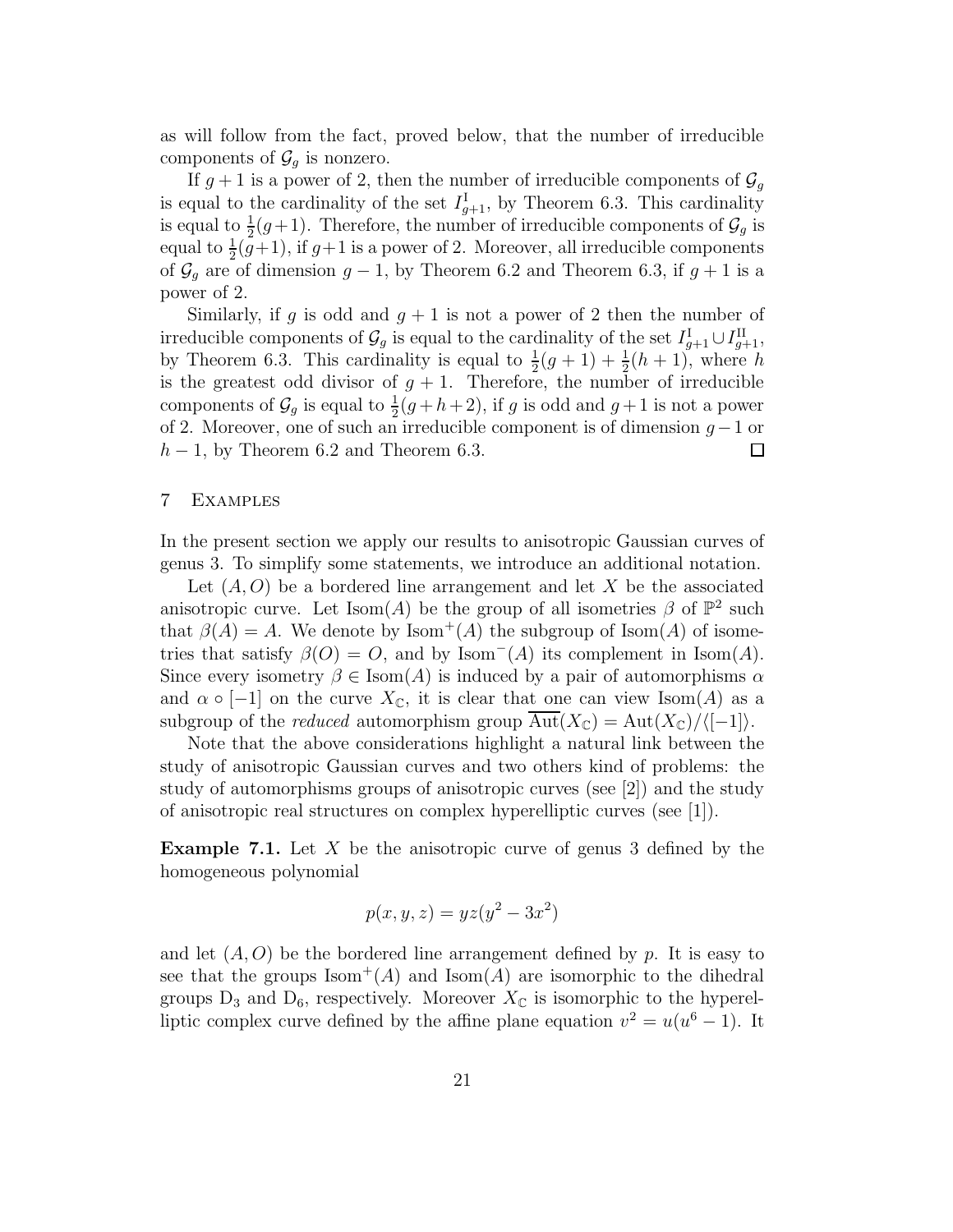is known that, for such a curve, the reduced automorphisms group  $Aut(X_{\mathbb{C}})$ is isomorphic to the dihedral group  $D_6$ . Therefore, one has:

$$
Isom^+(A) \subsetneq Isom(A) = \overline{\mathrm{Aut}}(X_{\mathbb{C}}).
$$

We describe the 6 elements of the set  $Isom^{-}(A)$ .

There is exactly 1 isometry  $\beta \in \text{Isom}^-(A)$  of order  $n = 2$  such that the number of lines  $\ell$  of A through  $C_\beta$  is equal to 3. It is the rotation  $\beta$  of center  $(0, 0, 1)$ , line at infinity  $z = 0$ , and angle  $\pi$ . Note that  $\beta$  is induced by the automorphism  $\alpha: X_{\mathbb{C}} \to X_{\mathbb{C}}$  defined by  $\alpha(w, x, y, z) = (iw, x, y, -z)$ . The corresponding isomorphism  $\gamma: X \to X^-$  is given by  $\gamma(w, x, y, z) =$  $(w, x, y, -z).$ 

There are exactly 3 isometries in Isom<sup> $-(A)$ </sup> with  $n = 2$  and  $\ell = 1$ . These are the rotations of angle  $\pi$ , of centers  $(0, 1, 0)$ ,  $(\sqrt{3}, 1, 0)$  and  $(\sqrt{3}, -1, 0)$ , and lines at infinity  $y = 0$ ,  $x\sqrt{3} + y = 0$  and  $x\sqrt{3} - y = 0$ , respectively.

There are exactly 2 isometries in Isom<sup>-</sup>(A) with  $n = 6$  and  $\ell = 3$ . These are the rotations of center  $(0, 0, 1)$ , line at infinity  $z = 0$ , and angles  $\pm \frac{\pi}{3}$  $\frac{\pi}{3}$ .

In terms of the moduli spaces  $\mathcal{G}_g^{n,\ell}$ , this means that

$$
X\in \mathcal{G}_3^{2,1}\cap \mathcal{G}_3^{2,3}\cap \mathcal{G}_3^{6,3}.
$$

We give a more precise description of the entire moduli space  $\mathcal{G}_3$  of all anisotropic Gaussian curves of genus 3, in the next example.

**Example 7.2.** By Theorem 6.3 and Theorem 6.2, the moduli space  $\mathcal{G}_3$  has two irreducible components, each of dimension 2:

$$
\mathcal{G}_3=\mathcal{G}_3^{2,1}\cup\mathcal{G}_3^{2,3}.
$$

The component  $\mathcal{G}_3^{2,1}$  $\frac{2}{3}$  is equal to the set of isomorphism classes of anisotropic Gaussian curves X defined by a homogeneous polynomial  $p$  of the form:

$$
p(x, y, z) = yz(ax + y + bz)(ax - y + bz) \qquad (a, b \in \mathbb{R}, (a, b) \neq (0, 0)).
$$

For such a curve, an isomorphism  $\gamma$  from X into X<sup>-</sup> is given by  $\gamma(w, x, y, z) =$  $(w, x, -y, z).$ 

The component  $\mathcal{G}_3^{2,3}$  $\frac{23}{3}$  is equal to the set of isomorphism classes of anisotropic Gaussian curves  $Y$  defined by a homogeneous polynomial  $p$  of the form:

$$
p(x, y, z) = yz(x + cy)(x + dy) \qquad (c, d \in \mathbb{R}, c \neq d).
$$

For such a curve, an isomorphism from Y into Y<sup>-</sup> is given by  $\gamma(w, x, y, z) =$  $(w, x, y, -z).$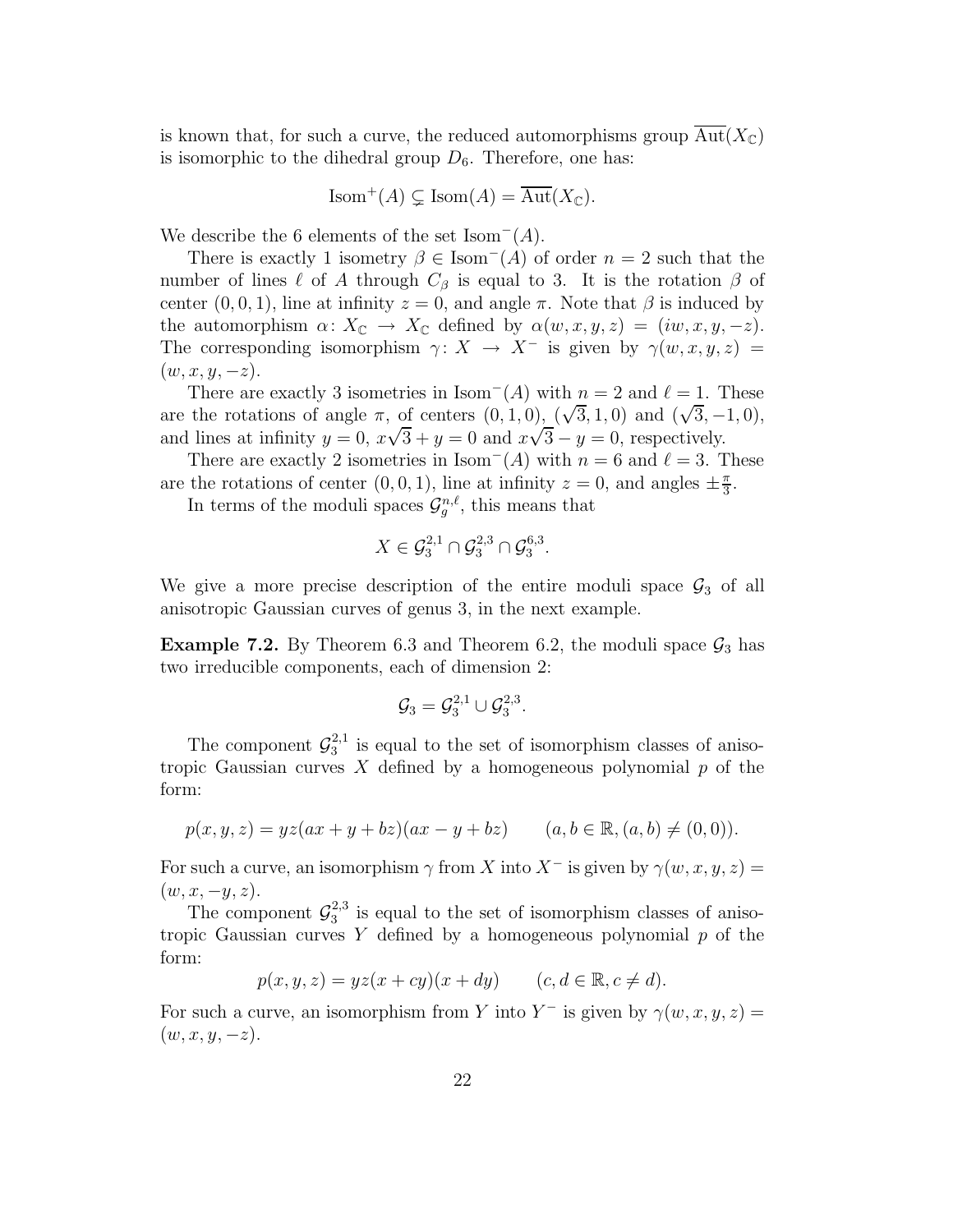The intersection  $\mathcal{G}_3^{2,1} \cap \mathcal{G}_3^{2,3}$  $\frac{2,3}{3}$  is not empty. More precisely, by the proof of Lemma 5.6, it is a subspace of  $\mathcal{G}_3$  of dimension 1. In fact, if, in the above equation of the curve X, one takes  $b = 0$  (or, which amounts to the same, if, in the equation of the curve Y, one take  $d = -c$ , one obtains a one-dimensional family of anisotropic Gaussian curves, that are both in  $\mathcal{G}_3^{2,1}$ 3 and  $\mathcal{G}_3^{2,3}$  $\frac{2,3}{3}$ .

For completeness, let us also describe the other nonempty irreducible moduli spaces  $\mathcal{G}_3^{n,\ell}$ <sup>n,e</sup>. By condition (2) of Section 6,  $(n, \ell) = (6, 3)$  or  $(8, 4)$ . By Theorem 6.2, the moduli spaces  $\mathcal{G}_3^{6,3}$  and  $\mathcal{G}_3^{8,4}$  are of dimension 0.

The moduli space  $\mathcal{G}_3^{6,3}$  $_{3}^{6,3}$  consists of the curve described in Example 7.1. Therefore, one has a strict inclusion

$$
\mathcal{G}_3^{6,3} \subsetneq \mathcal{G}_3^{2,1} \cap \mathcal{G}_3^{2,3}.
$$

The moduli space  $\mathcal{G}_3^{8,4}$  $3^{8,4}_{3}$  consists of the anisotropic curve defined by the homogeneous polynomial  $p(x, y, z) = yz(y + z)(-y + z)$ . In fact, if  $(A, O)$  is the bordered line arrangement defined by p, then an isometry  $\beta \in \text{Isom}^-(A)$ , of order 8 and class 4, is the rotation of center  $(1, 0, 0)$ , line at infinity  $x = 0$ and angle  $\frac{\pi}{4}$ . Note that one can obtain this curve by taking  $a = 0$  and  $b = 1$ in the equation of the curve  $X \in \mathcal{G}_3^{2,1}$  above. Therefore, one has the strict inclusion

$$
\mathcal{G}_3^{8,4} \subsetneq \mathcal{G}_3^{2,1}.
$$

As a final remark, the intersection  $\mathcal{G}_3^{2,1} \cap \mathcal{G}_3^{2,3}$  $_3^{2,3}$ , as well as the moduli spaces  $\mathcal{G}_3^{6,3}$  $3^{6,3}$  and  $\mathcal{G}_3^{8,4}$  $3^{\text{8,4}}$ , lie in the boundary of the entire moduli space  $\mathcal{H}_3$  of all anisotropic curves of genus 3. But the general anisotropic Gaussian curve of the moduli space  $\mathcal{G}_3$  does not lie in the boundary of  $\mathcal{H}_3$ .

The following is an example of an anisotropic curves which is not a Gaussian curve.

**Example 7.3.** Let X be the anisotropic real curve of genus 3 defined by the homogeneous polynomial

$$
p(x, y, z) = (x + y + z)(x - y + z)(-x + y + z)(-x - y + z).
$$

Let  $(A, O)$  be the bordered line arrangement in  $\mathbb{P}^2$  defined by p.

Proceeding as in the Example 7.1, one easily sees that the group  $\text{Isom}^+(A)$ is isomorphic to the symmetric group  $S_4$ . Since Isom<sup>+</sup>(A) is a subgroup of  $Aut(X_{\mathbb{C}})$  and since there are no hyperelliptic complex curves of genus 3 having a reduced automorphism group of order greater than 24, we deduce that  $X_{\mathbb{C}}$  is isomorphic to the hyperelliptic complex curve defined by the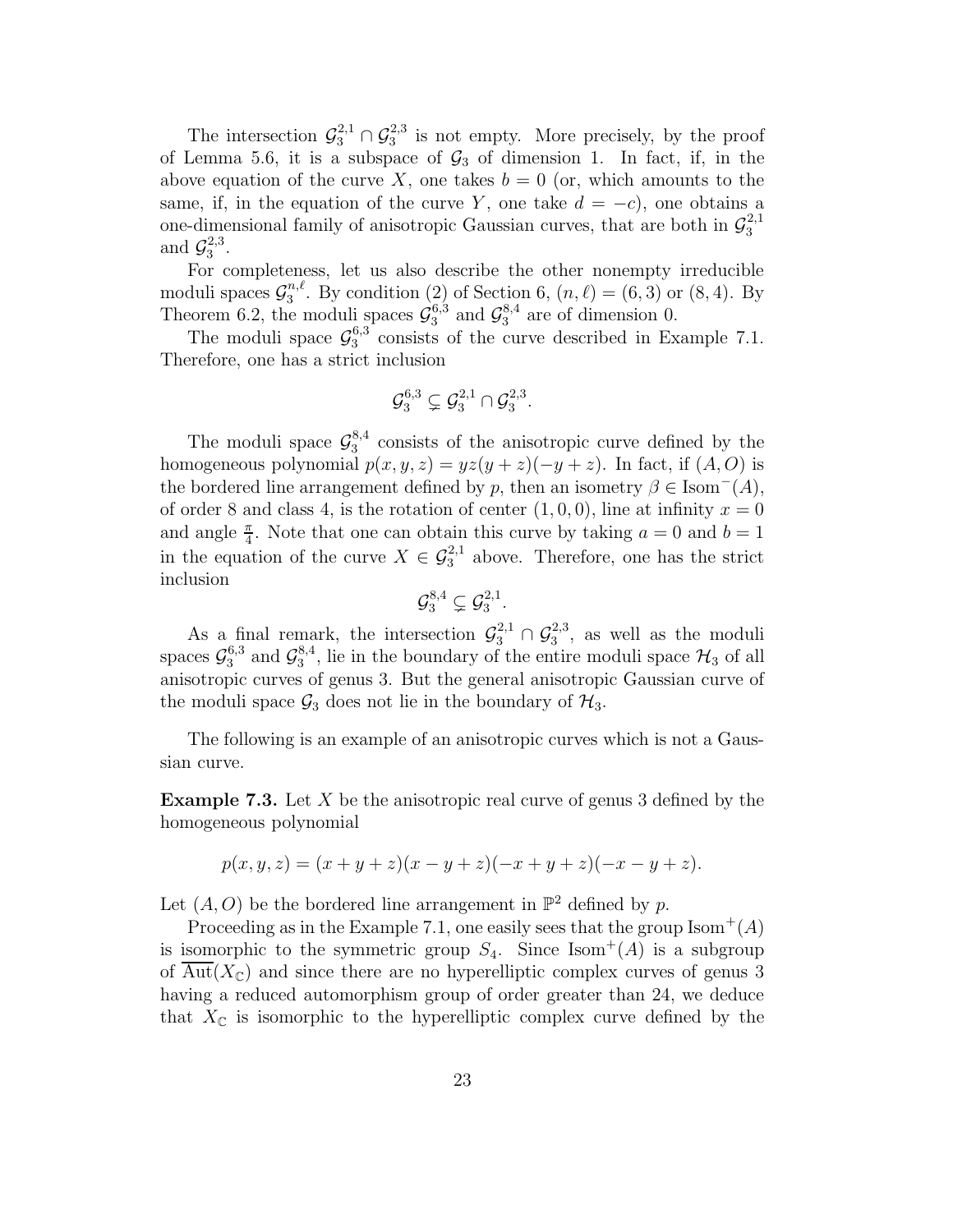affine plane equation  $v^2 = u^8 + 14u^4 + 1$ . In fact, it is known to be the only hyperelliptic complex curve of genus 3 for which  $\overline{\mathrm{Aut}}(X_{\mathbb{C}}) \simeq S_4$ .

Therefore, we have

$$
Isom^+(A) = Isom(A) = \overline{\mathrm{Aut}}(X_{\mathbb{C}}).
$$

In particular, Isom<sup> $-(A)$ </sup> is empty, that is, X is not a Gaussian curve.

# **REFERENCES**

- [1] Bujalance, E., Cirre, F. J., Gamboa, J. M., Gromadzki, G.: Symmetry types of hyperelliptic Riemann surfaces. Mém. Soc. Math. Fr., Nouv. Sér. 86 (2001)
- [2] Cirre, F. J.: Automorphism groups of real algebraic curves which are double curves of the real projective plane. Manuscripta Math. 101 (2000), 495–512
- [3] Gross, B., Harris, J.: Real algebraic curves. Ann. Scient.  $\dot{E}c$ . Norm. Sup. 14 (1981), 157–182
- [4] Huisman, J., Lattarulo, M.: Imaginary automorphisms on real hyperelliptic curves. J. Pure Appl. Algebra 200 (2005), 318–331
- [5] Huisman, J., Lattarulo, M.: Anisotropic real curves and bordered line arrangements. Pacific J. of Math., to appear
- [6] Lattarulo, M.: The Schottky problem for hyperelliptic real curves. Comm. Algebra 31 (2003), no. 4, 1679–1703

DÉPARTEMENT DE MATHÉMATIQUES Laboratoire CNRS UMR 6205 UFR Sciences et Techniques UNIVERSITÉ DE BRETAGNE OCCIDENTALE 6, avenue Victor Le Gorgeu CS 93837 29238 Brest cedex 3 FRANCE E-mail: johannes.huisman@univ-brest.fr Home page: http://fraise.univ-brest.fr/∼huisman/

Dipartimento di Matematica Universita` di Genova Via Dodecaneso 35 16146 Genova